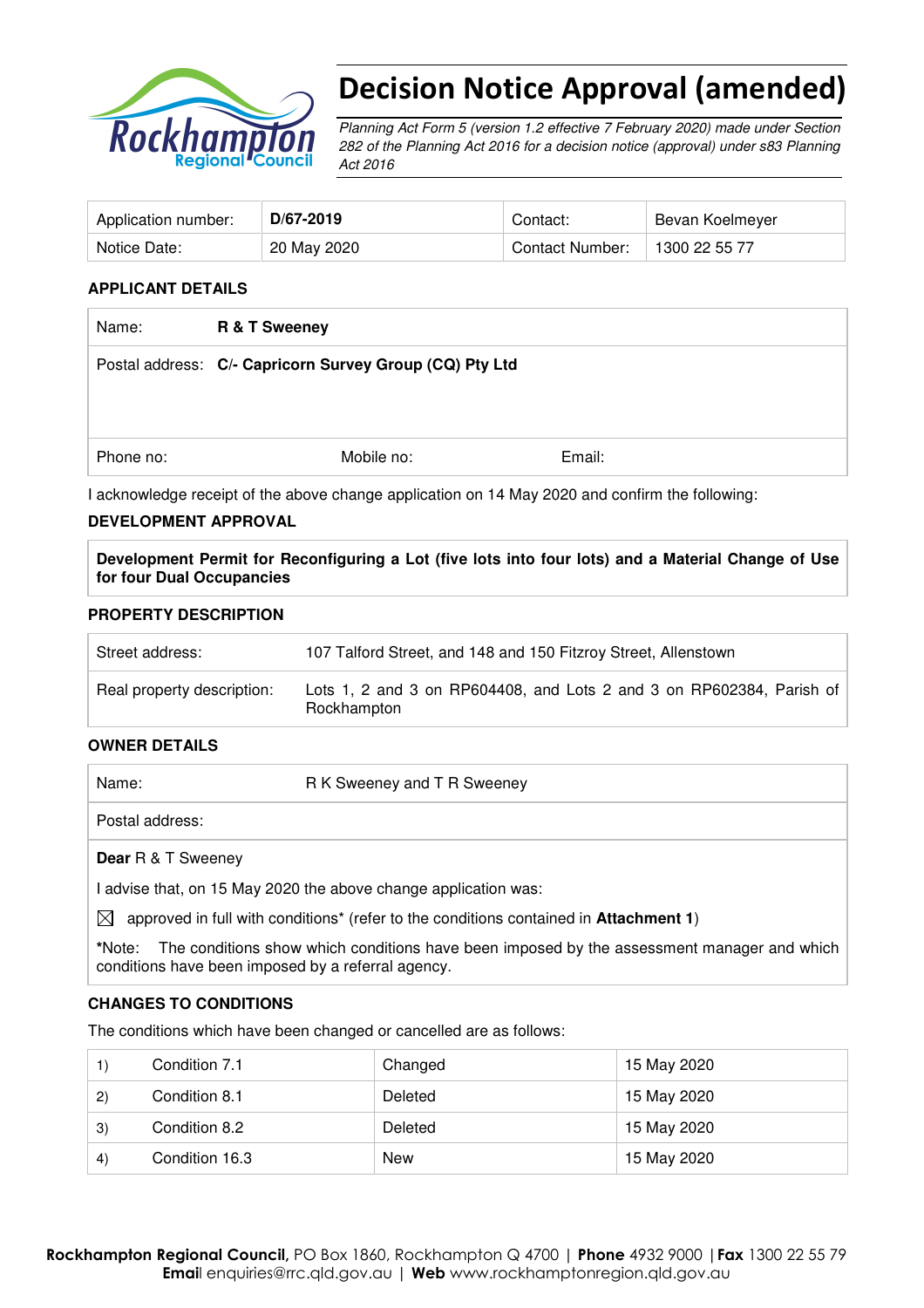#### **1. DETAILS OF THE APPROVAL**

The following approvals are given:

|                                                                                                                                                                                                                                                             | <b>Development</b><br><b>Permit</b> | <b>Preliminary</b><br><b>Approval</b> |
|-------------------------------------------------------------------------------------------------------------------------------------------------------------------------------------------------------------------------------------------------------------|-------------------------------------|---------------------------------------|
| Development assessable under the planning scheme, superseded<br>planning scheme, a temporary local planning instrument, a master<br>plan or a preliminary approval which includes a variation approval<br>- Material change of use<br>- Reconfiguring a lot |                                     |                                       |

## **2. CONDITIONS**

This approval is subject to the conditions in Attachment 1.

#### **3. FURTHER DEVELOPMENT PERMITS REQUIRED**

Please be advised that the following development permits are required to be obtained before the development can be carried out:

| Type of development permit required | Subject of the required development permit |
|-------------------------------------|--------------------------------------------|
| <b>Operational Works</b>            | Access Works                               |
|                                     | Sewerage Works                             |
| <b>Building Works</b>               | <b>Demolition Works</b>                    |
| Plumbing and Drainage Works         |                                            |

## **4. REFERRAL AGENCIES NIL**

#### **5. THE APPROVED PLANS**

**The approved development must be completed and maintained generally in accordance with the approved drawings and documents:** 

| <b>Drawing/report title</b>                                   | <b>Prepared by</b>               | <b>Date</b>       | Reference number                                            | <b>Revision</b><br>/Issue |
|---------------------------------------------------------------|----------------------------------|-------------------|-------------------------------------------------------------|---------------------------|
| <b>Reconfiguration Plan</b>                                   | Capricorn<br><b>Survey Group</b> | 11 October 2019   | 7438-03-ROL                                                 | B                         |
| Siting Plan                                                   | Two Clicks<br>Design             | 20 September 2019 | BP1101/L148/WD3                                             | Е                         |
| Dual Occupancy 200 -<br>Ground Floor Plan                     | <b>Two Clicks</b><br>Design      | 20 September 2019 | $BPOOO\# \# \# \# \mathsf{L} \# \# \# \# \mathsf{M} \Box 2$ | D                         |
| Dual Occupancy 200 -<br><b>Ground Floor Dimension</b><br>Plan | <b>Two Clicks</b><br>Design      | 20 September 2019 | BP000####L####/WD3                                          | D                         |
| Dual Occupancy 200 -<br>Elevations                            | <b>Two Clicks</b><br>Design      | 20 September 2019 | $BPOOO\# \# \# \# \mathsf{L} \# \# \# \# \mathsf{N} D4$     | D                         |
| Dual Occupancy 222 -<br>Ground Floor Plan                     | <b>Two Clicks</b><br>Design      | 10 May 2019       | BP000####L####/WD2                                          | B                         |
| Dual Occupancy 222 -<br><b>Ground Floor Dimension</b><br>Plan | <b>Two Clicks</b><br>Design      | 10 May 2019       | $BPOOO\# \# \# \# \mathsf{L} \# \# \# \# \mathsf{M} \Box$   | B                         |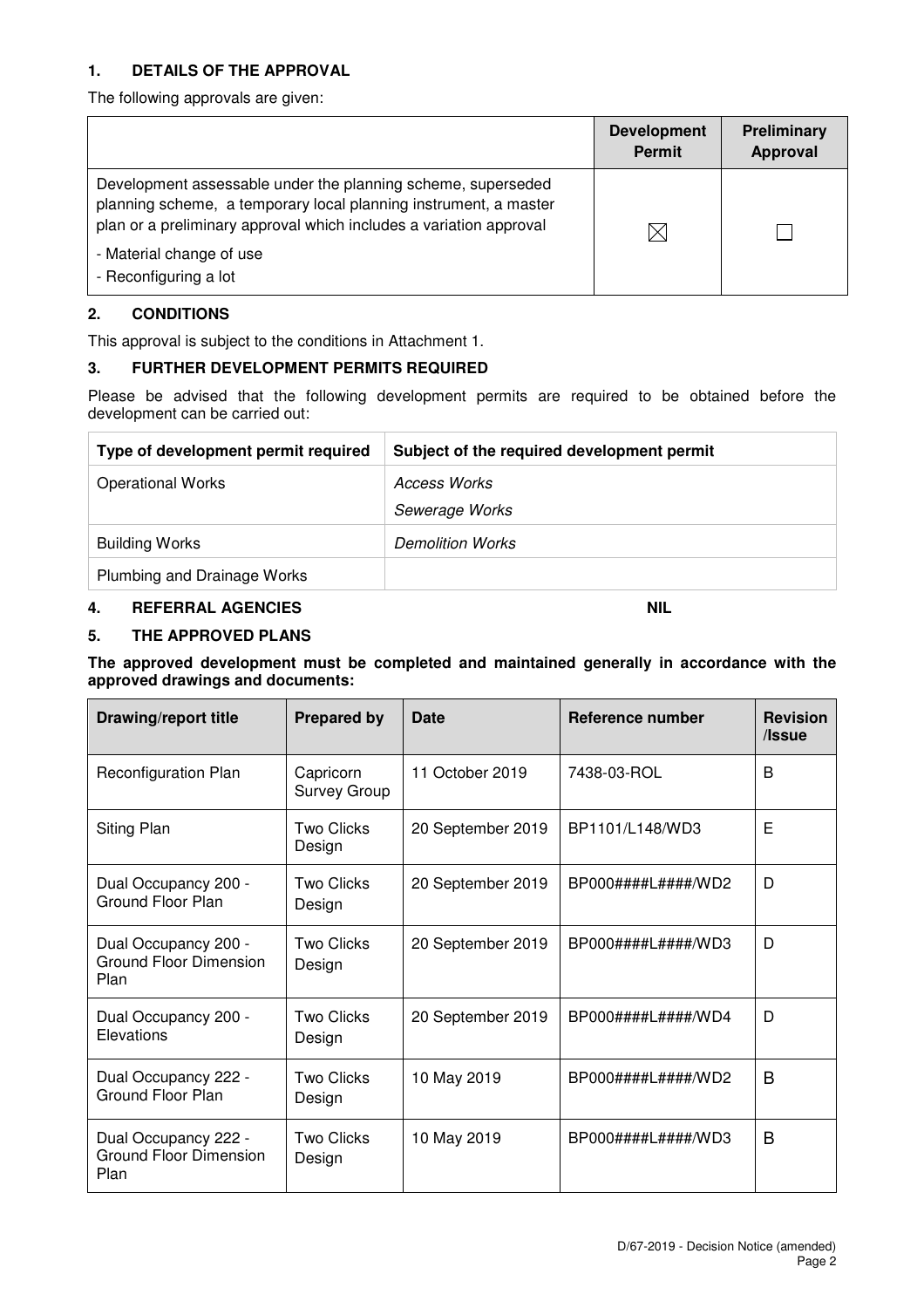| <b>Drawing/report title</b>                 | <b>Prepared by</b>          | <b>Date</b> | Reference number                                        | <b>Revision</b><br>/Issue |
|---------------------------------------------|-----------------------------|-------------|---------------------------------------------------------|---------------------------|
| Dual Occupancy 222 -<br>Elevations          | Two Clicks<br>Design        | 10 May 2019 | $BPOOO\# \# \# \# \mathsf{L} \# \# \# \# \mathsf{N} D4$ | B                         |
| Dual Occupancy 217 (H1)<br>- Floor Plan     | <b>Two Clicks</b><br>Design | Undated     | BP000/DO210/L000/WD1                                    | A                         |
| Dual Occupancy 217 (H1)<br>- Dimension Plan | <b>Two Clicks</b><br>Design | Undated     | BP000/DO210/L000/WD2                                    | A                         |
| Dual Occupancy 217 (H1)<br>- Elevations     | <b>Two Clicks</b><br>Design | Undated     | BP000/DO210/L000/WD3                                    | A                         |

## **6. CURRENCY PERIOD FOR THE APPROVAL (s.85 of the Planning Act)**

The standard relevant periods stated in section 85 of Planning Act 20016 apply to each aspect of development in this approval, if not stated in the conditions of approval attached.

## **7. STATEMENT OF REASONS**

| <b>Description of</b><br>the development | The proposed development is for a Minor Change to Development Permit D/67-2019<br>for Reconfiguring a Lot (five lots into four lots) and a Material Change of Use for four<br><b>Dual Occupancies</b>                                                                                                                                                           |  |  |
|------------------------------------------|-----------------------------------------------------------------------------------------------------------------------------------------------------------------------------------------------------------------------------------------------------------------------------------------------------------------------------------------------------------------|--|--|
| <b>Reasons for</b><br><b>Decision</b>    | The Reconfiguring a Lot results in appropriate lot sizes and dimensions which<br>a)<br>can accommodate land uses that are consistent with the intent of the Low-<br>Medium Density Residential Zone;                                                                                                                                                            |  |  |
|                                          | b)<br>The dual occupancies are designed and sited in a manner that is functional and<br>safe whilst catering to the privacy, recreation and living space needs of<br>residents;                                                                                                                                                                                 |  |  |
|                                          | Assessment of the development against the relevant zone purpose, planning<br>C)<br>scheme codes and planning scheme policies demonstrates that the proposed<br>development will not cause significant adverse impacts on the surrounding<br>natural environment, built environment and infrastructure, community facilities,<br>or local character and amenity; |  |  |
|                                          | The proposed development does not compromise the relevant State Planning<br>d)<br>Policy; and                                                                                                                                                                                                                                                                   |  |  |
|                                          | On balance, the application should be approved because the circumstances<br>e)<br>favour Council exercising its discretion to approve the application even though<br>the development does not comply with an aspect of the assessment<br>benchmarks.                                                                                                            |  |  |
| Assessment<br><b>Benchmarks</b>          | The proposed development was assessed against the following assessment<br>benchmarks:                                                                                                                                                                                                                                                                           |  |  |
|                                          | Low-medium density residential zone code;<br>$\bullet$                                                                                                                                                                                                                                                                                                          |  |  |
|                                          | Access, parking and transport code;<br>$\bullet$                                                                                                                                                                                                                                                                                                                |  |  |
|                                          | Landscape code;<br>$\bullet$                                                                                                                                                                                                                                                                                                                                    |  |  |
|                                          | Stormwater management code;<br>$\bullet$                                                                                                                                                                                                                                                                                                                        |  |  |
|                                          | Waste management code;<br>$\bullet$                                                                                                                                                                                                                                                                                                                             |  |  |
|                                          | Water and sewer code;<br>$\bullet$                                                                                                                                                                                                                                                                                                                              |  |  |
|                                          | Reconfiguring a lot code;<br>$\bullet$                                                                                                                                                                                                                                                                                                                          |  |  |
|                                          | Acid sulfate soils code; and<br>$\bullet$                                                                                                                                                                                                                                                                                                                       |  |  |
|                                          | Airport environs overlay code.                                                                                                                                                                                                                                                                                                                                  |  |  |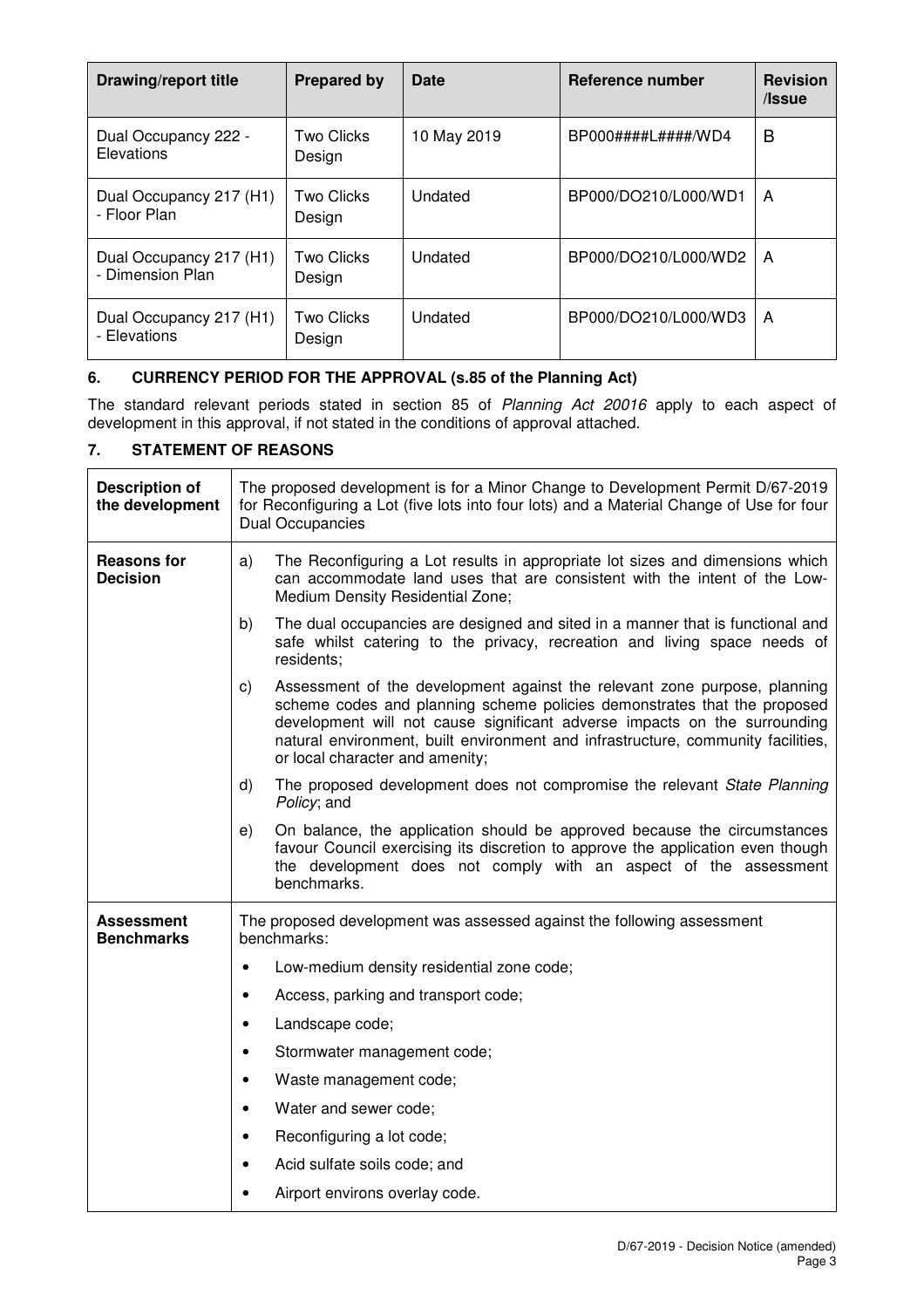| <b>Compliance with</b><br>assessment<br><b>benchmarks</b> | The development was assessed against all of the assessment benchmarks listed<br>above and complies with all of these with the exception listed below.                                                                                                                                                                                                              |                                                                                                                                                                                                                                                                       |  |  |
|-----------------------------------------------------------|--------------------------------------------------------------------------------------------------------------------------------------------------------------------------------------------------------------------------------------------------------------------------------------------------------------------------------------------------------------------|-----------------------------------------------------------------------------------------------------------------------------------------------------------------------------------------------------------------------------------------------------------------------|--|--|
|                                                           | <b>Assessment</b><br><b>Benchmark</b>                                                                                                                                                                                                                                                                                                                              | Reasons for the approval despite non-compliance with<br>benchmark                                                                                                                                                                                                     |  |  |
|                                                           | Low-Medium<br>Density<br><b>Residential Zone</b>                                                                                                                                                                                                                                                                                                                   | The development is considered functional in design whilst<br>catering to the safety, privacy, recreation and living space needs<br>of residents. The development is not anticipated to detrimentally<br>impact upon the character or amenity of the surrounding area. |  |  |
| <b>Matters</b><br>prescribed by<br>regulation             | The State Planning Policy – Part E;<br>(i)<br>(ii)<br>The Central Queensland Regional Plan;<br>(iii)<br>The Rockhampton Region Planning Scheme 2015;<br>Surrounding use of adjacent premises in terms of commensurate and consistent<br>(iv)<br>development form; and<br>$(\mathsf{v})$<br>The common material, being the material submitted with the application. |                                                                                                                                                                                                                                                                       |  |  |

## **8. RIGHTS OF APPEAL**

The rights of an applicant to appeal to a tribunal or the Planning and Environment Court against a decision about a development application are set out in chapter 6, part 1 of the Planning Act 2016. For particular applications, there may also be a right to make an application for a declaration by a tribunal (see chapter 6, part 2 of the Planning Act 2016).

#### Appeal by an applicant

An applicant for a development application may appeal to the Planning and Environment Court against the following:

- the refusal of all or part of the development application
- a provision of the development approval
- the decision to give a preliminary approval when a development permit was applied for
- a deemed refusal of the development application.

An applicant may also have a right to appeal to the Development tribunal. For more information, see schedule 1 of the Planning Act 2016.

The timeframes for starting an appeal in the Planning and Environment Court are set out in section 229 of the Planning Act 2016.

**Attachment 2** is an extract from the Planning Act 2016 that sets down the applicant's appeal rights and the appeal rights of a submitter.

#### **9. WHEN THE DEVELOPMENT APPROVAL TAKES EFFECT**

This development approval takes effect:

From the time the decision notice is given  $-$  if there is no submitter and the applicant does not appeal the decision to the court.

Or

When the submitter's appeal period ends  $-$  if there is a submitter and the applicant does not appeal the decision to the court.

Or

Subject to the decision of the court, when the appeal is finally decided  $-$  if an appeal is made to the court.

#### **10. ORIGINAL DECISION ASSESSMENT MANAGER**

| Name: | Tarnya Fitzgibbon<br><b>COORDINATOR</b> | Date: 6 November 2019 |
|-------|-----------------------------------------|-----------------------|
|       | DEVELOPMENT ASSESSMENT                  |                       |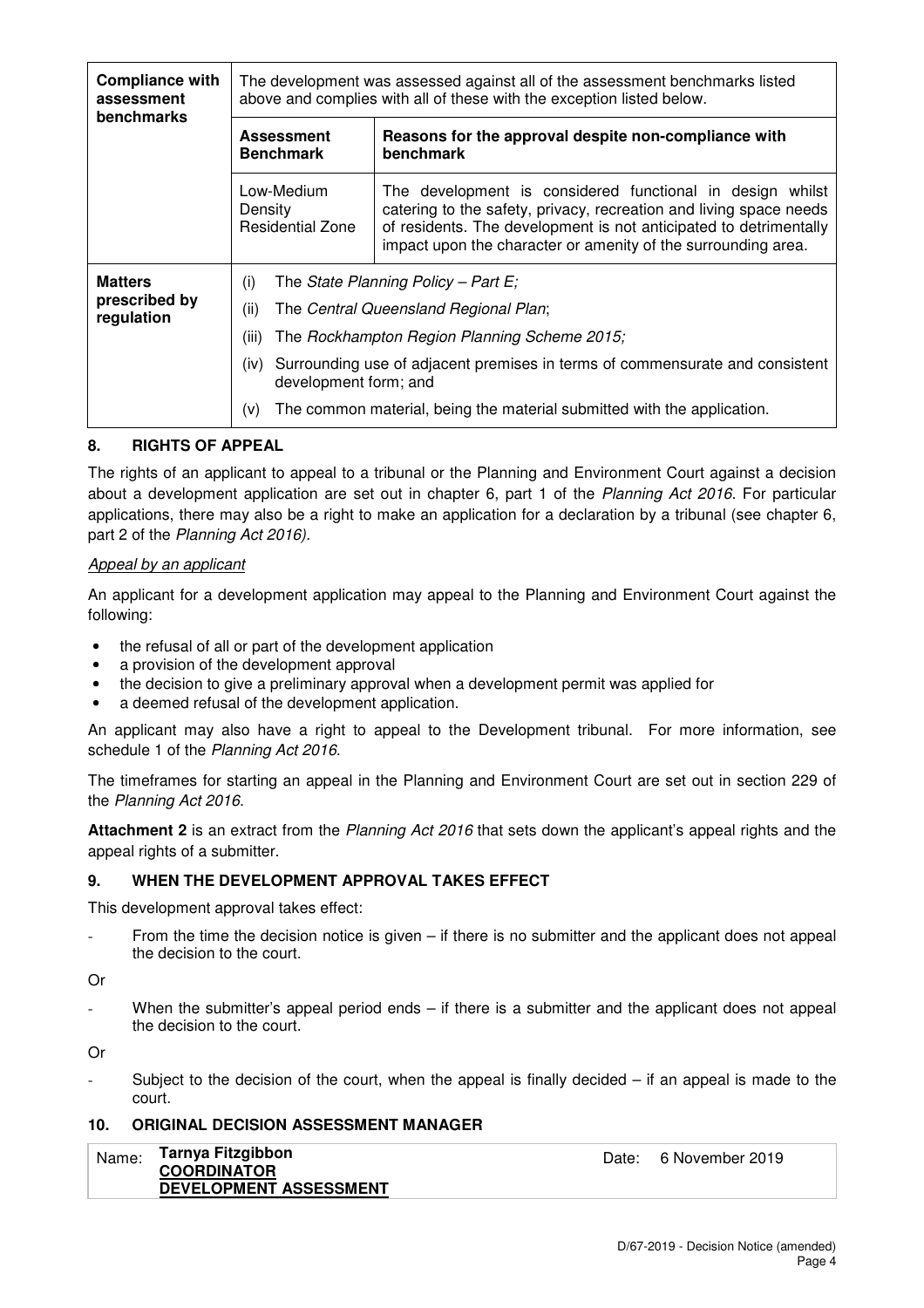#### **11. ASSESSMENT MANAGER**

| Name: | Tarnya Fitzgibbon<br><b>COORDINATOR</b> | Signature: | Date: 20 May 2020 |
|-------|-----------------------------------------|------------|-------------------|
|       | DEVELOPMENT ASSESSMENT                  |            |                   |

## **Attachment 1 – Conditions of the approval**

**Part 1 - Conditions imposed by the assessment manager [Note: where a condition is imposed about** infrastructure under Chapter 4 of the Planning Act 2016, the relevant provision of the Act under which this condition was imposed must be specified.]

#### **Attachment 2—Extract on appeal rights**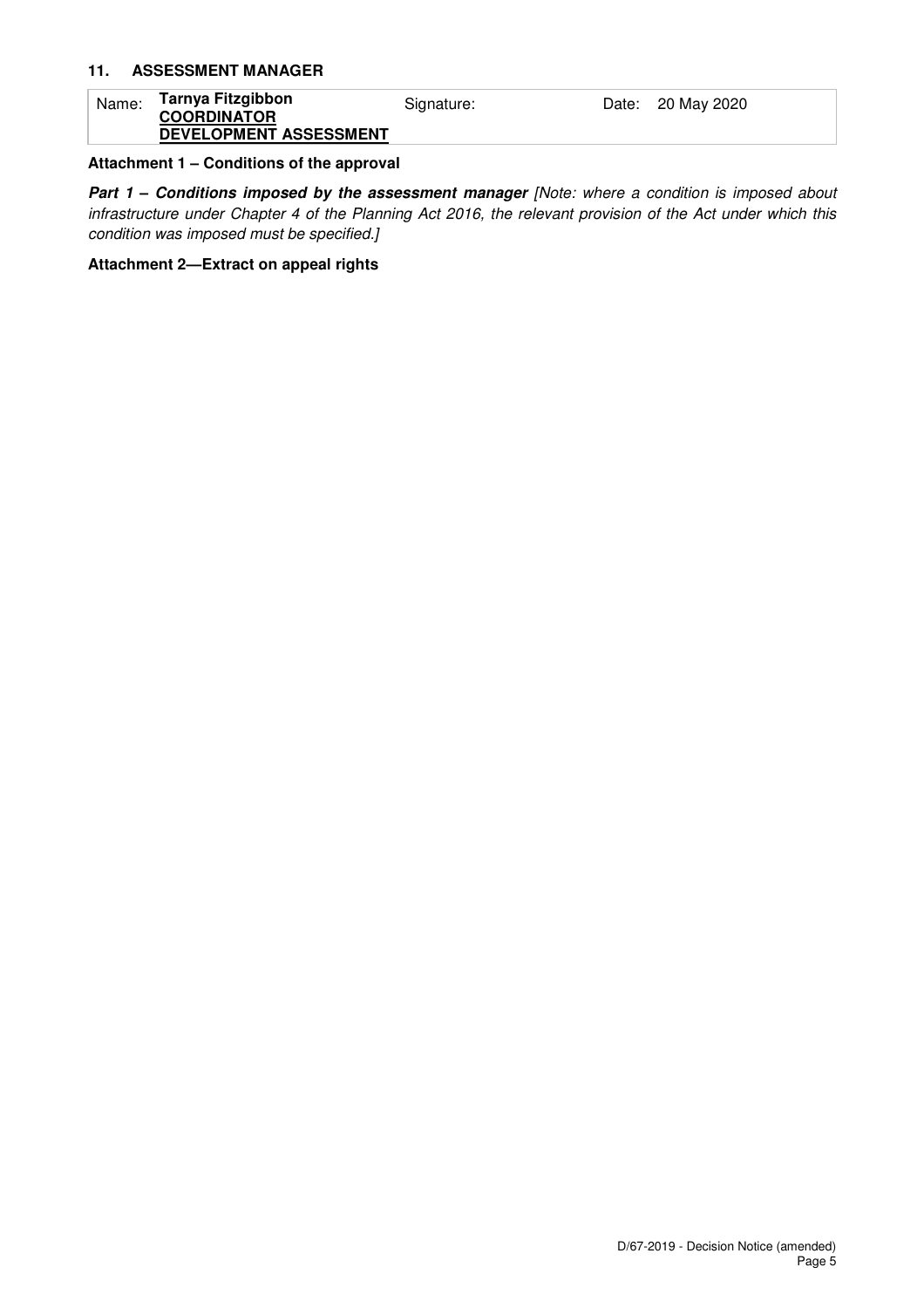

## **Attachment 1 – Part 1 Rockhampton Regional Council Conditions**

Planning Act 2016

## **PART A – GENERAL CONDITIONS (Applies to all stages of the development)**

## 1.0 ADMINISTRATION

- 1.1 The Developer and his employee, agent, contractor or invitee is responsible for ensuring compliance with the conditions of this development approval.
- 1.2 Where these Conditions refer to "Council" in relation to requiring Council to approve or to be satisfied as to any matter, or conferring on the Council a function, power or discretion, that role may be fulfilled in whole or in part by a delegate appointed for that purpose by the Council.
- 1.3 All conditions, works, or requirements of this development approval must be undertaken, completed, and be accompanied by a Compliance Certificate for any operational works required by this development approval:
	- 1.3.1 to Council's satisfaction;
	- 1.3.2 at no cost to Council; and
	- 1.3.3 prior to the issue of the Survey Plan Approval Certificate for Stage One and prior to commencement of the use for Stages Two to Five,

unless otherwise stated.

- 1.4 Infrastructure requirements of this development approval must be contributed to the relevant authorities, where applicable, at no cost to Council, prior to the issue of the Survey Plan Approval Certificate for Stage One of the development and prior to the commencement of use for Stages Two to Five, unless otherwise stated.
- 1.5 All works must be designed, constructed and maintained in accordance with the relevant Council policies, guidelines and standards, unless otherwise stated.
- 1.6 All engineering drawings/specifications, design and construction works must be in accordance with the requirements of the relevant Australian Standards and must be approved, supervised and certified by a Registered Professional Engineer of Queensland.

## 2.0 APPROVED PLANS AND DOCUMENTS

2.1 The approved development must be completed and maintained generally in accordance with the approved plans and documents, except where amended by any condition of this development approval:

| Drawing/report<br>title                         | <b>Prepared</b><br>by        | <b>Date</b>       | <b>Reference</b><br>number         | <b>Revision</b><br>/Issue |
|-------------------------------------------------|------------------------------|-------------------|------------------------------------|---------------------------|
| Reconfiguration<br>Plan                         | Capricorn<br>Survey<br>Group | 11 October 2019   | 7438-03-ROL                        | В                         |
| Siting Plan                                     | <b>Two Clicks</b><br>Design  | 20 September 2019 | BP1101/L148/WD<br>3                | Е                         |
| Dual<br>Occupancy<br>200 - Ground Floor<br>Plan | <b>Two Clicks</b><br>Design  | 20 September 2019 | BP000####L#####<br>WD <sub>2</sub> | D                         |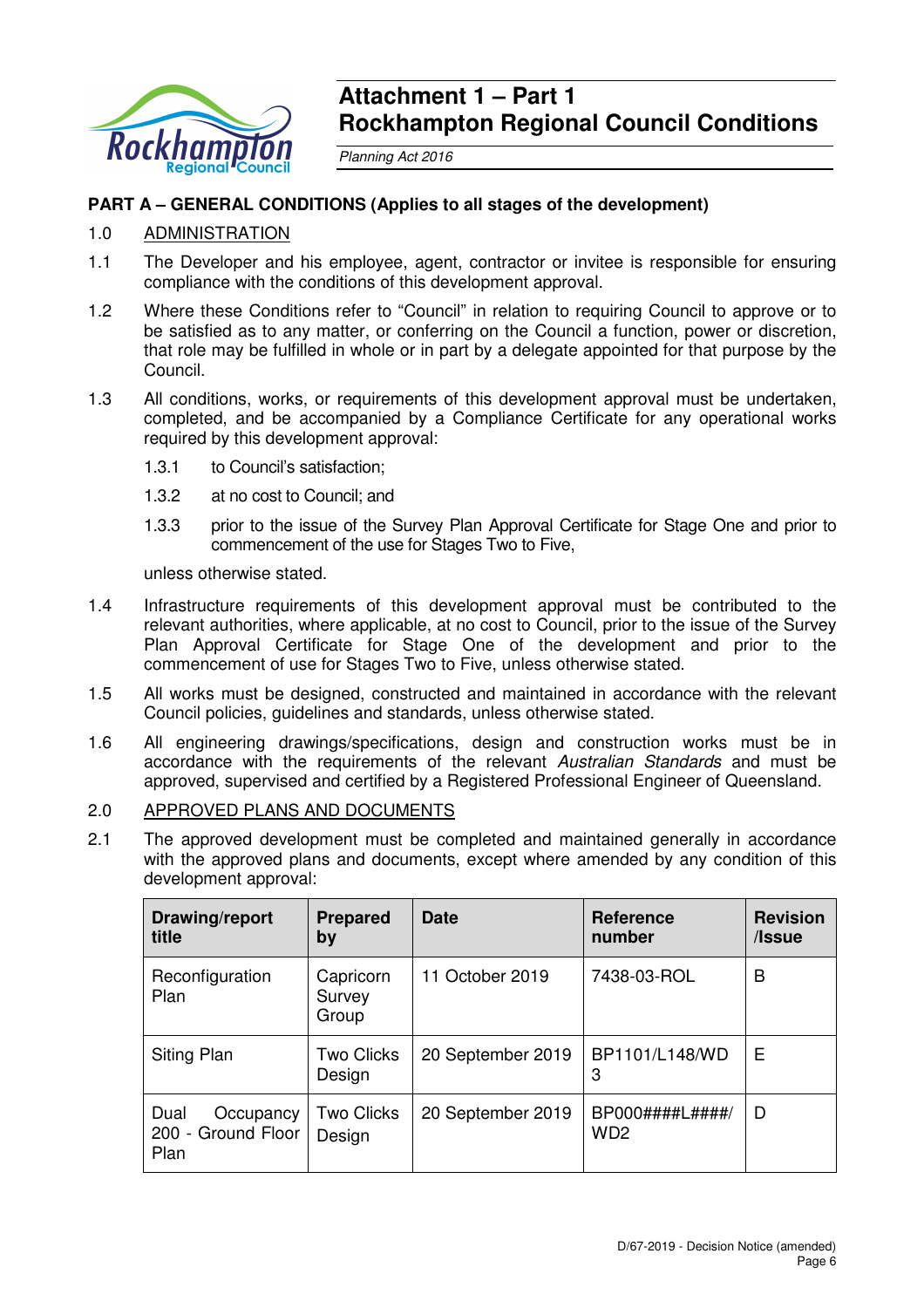| Drawing/report<br>title                                          | <b>Prepared</b><br>by       | <b>Date</b>       | <b>Reference</b><br>number           | <b>Revision</b><br>/Issue |
|------------------------------------------------------------------|-----------------------------|-------------------|--------------------------------------|---------------------------|
| Occupancy<br>Dual<br>200 - Ground Floor<br><b>Dimension Plan</b> | <b>Two Clicks</b><br>Design | 20 September 2019 | BP000####L####/<br>WD <sub>3</sub>   | D                         |
| Occupancy<br>Dual<br>200 - Elevations                            | <b>Two Clicks</b><br>Design | 20 September 2019 | BP000####L#####/<br>WD4              | D                         |
| Dual<br>Occupancy<br>222 - Ground Floor<br>Plan                  | <b>Two Clicks</b><br>Design | 10 May 2019       | BP000####L####/<br>W <sub>D2</sub>   | B                         |
| Occupancy<br>Dual<br>222 - Ground Floor<br><b>Dimension Plan</b> | <b>Two Clicks</b><br>Design | 10 May 2019       | BP000####L#####/<br>W <sub>D</sub> 3 | B                         |
| Dual Occupancy<br>222 - Elevations                               | <b>Two Clicks</b><br>Design | 10 May 2019       | BP000####L####/<br>WD4               | B                         |
| Occupancy<br>Dual<br>217 (H1) - Floor<br>Plan                    | <b>Two Clicks</b><br>Design | Undated           | BP000/DO210/L00<br>0/WD1             | A                         |
| Dual<br>Occupancy<br>217<br>(H1)<br><b>Dimension Plan</b>        | <b>Two Clicks</b><br>Design | Undated           | BP000/DO210/L00<br>0/WD2             | A                         |
| Dual<br>Occupancy<br>217<br>(H1)<br>Elevations                   | <b>Two Clicks</b><br>Design | Undated           | BP000/DO210/L00<br>0/WD3             | A                         |

- 2.2 Where there is any conflict between the conditions of this development approval and the details shown on the approved plans and documents, the conditions of this development approval must prevail.
- 2.3 Where conditions require the above plans or documents to be amended, the revised document(s) must be submitted for approval by Council prior to the submission of an application for a Development Permit for Operational Works.

## 3.0 STAGED DEVELOPMENT

- 3.1 This development approval is for a development to be undertaken in five discrete stages, namely:
	- 3.1.1 Reconfiguring of Lot (five lots into four lots) (Stage One);
	- 3.1.2 Dual Occupancy proposed Lot 1 (Stage Two);
	- 3.1.3 Dual Occupancy proposed Lot 2 (Stage Three);
	- 3.1.4 Dual Occupancy proposed Lot 3 (Stage Four); and
	- 3.1.5 Dual Occupancy proposed Lot 4 (Stage Five),

in accordance with the approved plans (refer to condition 2.1).

Stage One must be completed prior to any other stage. All other stages however are not required to be undertaken in any chronological order.

3.2 Unless otherwise expressly stated, the conditions must be read as being applicable to all stages.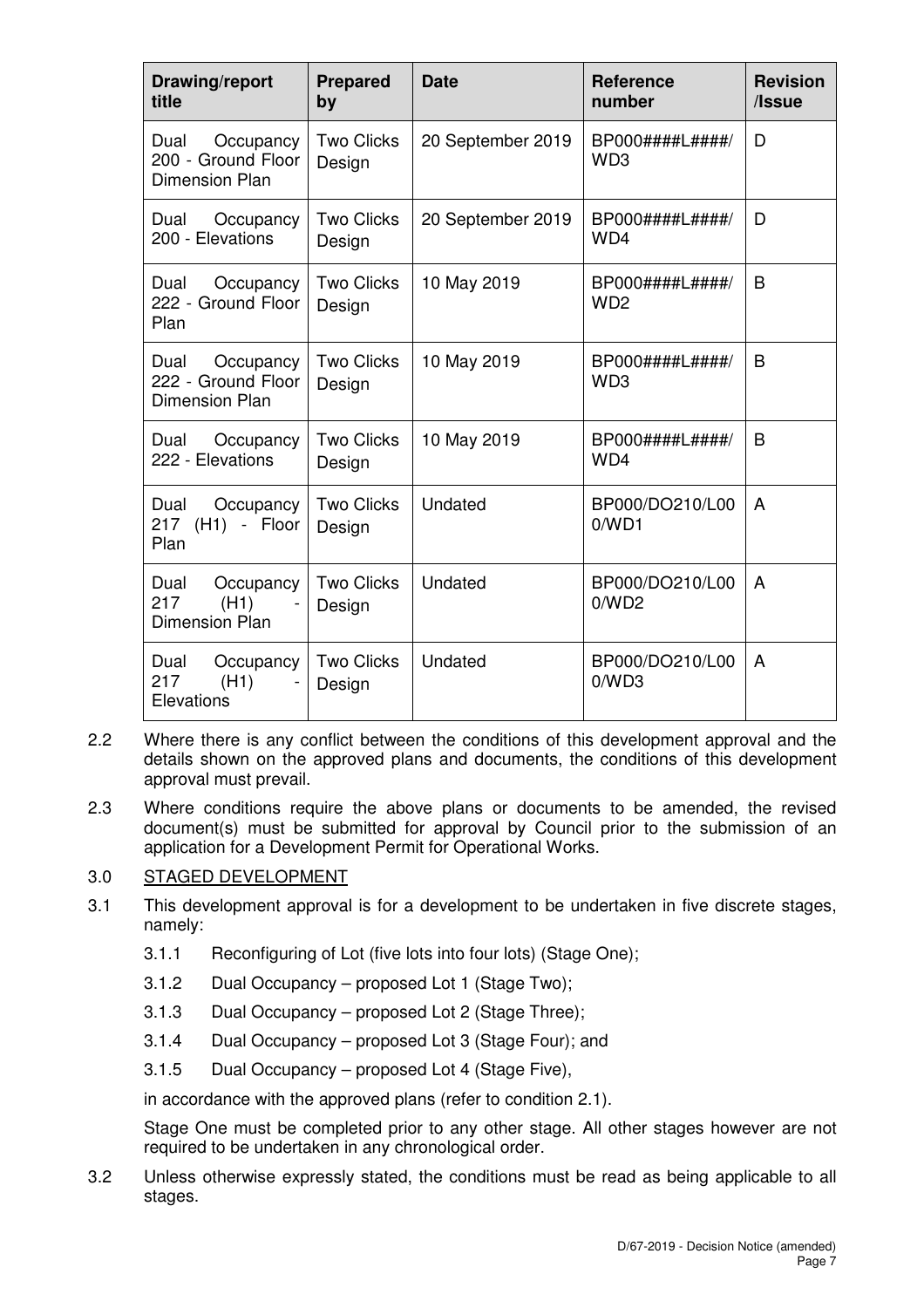## 4.0 ASSET MANAGEMENT

- 4.1 Any alteration necessary to electricity, telephone, water mains, sewerage mains, and/or public utility installations resulting from the development or in connection with the development, must be undertaken and completed at no cost to Council.
- 4.2 Any damage to existing stormwater, water supply and sewerage infrastructure, kerb and channel, pathway or roadway (including removal of concrete slurry from public land and Council infrastructure), that occurs while any works are being carried out in association with this development approval must be repaired at full cost to the developer. This includes the reinstatement of any existing traffic signs or pavement markings that may have been removed or damaged.
- 4.3 'As Constructed' information pertaining to assets to be handed over to Council and those which may have an impact on Council's existing and future assets must be provided prior to the issue of the Survey Plan Approval Certificate. This information must be provided in accordance with the Asset Design and As Constructed Manual (ADAC).

## 5.0 ENVIRONMENTAL

5.1 An Erosion Control and Stormwater Control Management Plan in accordance with the Capricorn Municipal Design Guidelines, must be implemented, monitored and maintained for the duration of the works, and until all exposed soil areas are permanently stabilised (for example, turfed, hydromulched, concreted, landscaped). The plan must be available on-site for inspection by Council Officers whilst all works are being carried out.

## 6.0 OPERATING PROCEDURES

6.1 All construction materials, waste, waste skips, machinery and contractors' vehicles must be located and stored or parked within the development site. Storage of materials, or parking of construction machinery or contractors' vehicles must not occur within Talford Street or Fitzroy Street.

## **PART B – Reconfiguring a Lot (five into four lots)**

## 7.0 ADMINISTRATION

- 7.1 The following further Development Permits must be obtained prior to the commencement of any works associated with their purposes:
	- 7.1.1 Operational Works:
		- (i) Deleted;
		- (ii) Sewerage Works;
	- 7.1.2 Plumbing and Drainage Works; and
	- 7.1.3 Building Works:
		- (i) Demolition Works.
- 7.2 All Development Permits for Operational Works and Plumbing and Drainage Works must be obtained prior to the issue of a Development Permit for Building Works.
- 8.0 ACCESS WORKS
- 8.1 Deleted.
- 8.2 Deleted.
- 9.0 SEWERAGE WORKS
- 9.1 A Development Permit for Operational Works (sewerage works) must be obtained prior to the commencement of any sewerage works required by this development approval.
- 9.2 All sewerage works must be designed and constructed in accordance with the approved plans (refer to condition 2.1), Capricorn Municipal Development Guidelines, Water Supply (Safety and Reliability) Act 2008, Plumbing and Drainage Act 2018 and the provisions of a Development Permit for Operational Works (sewerage works).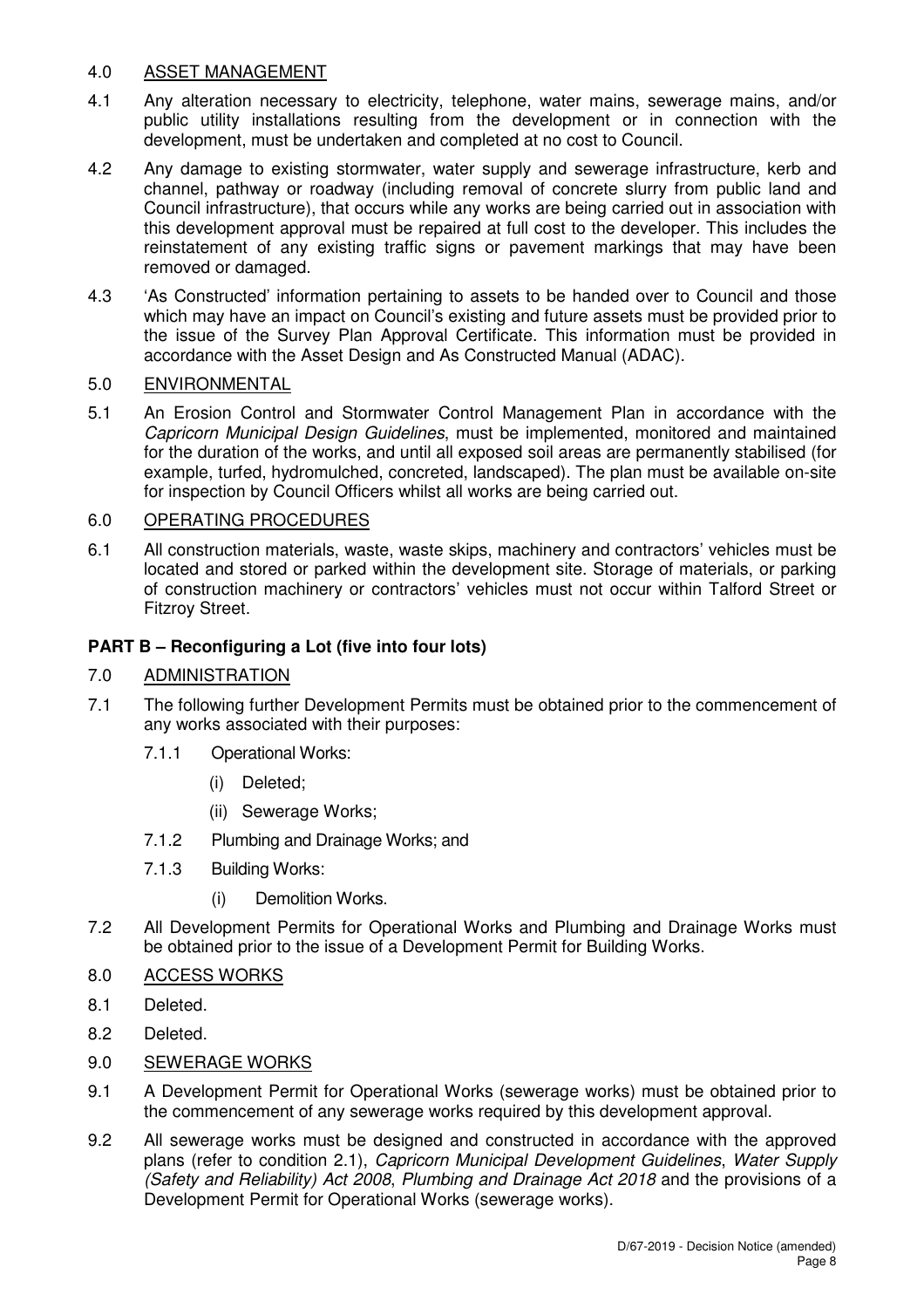- 9.3 All lots within the development must be connected to Council's reticulated sewerage network. Each lot must be provided with its own separate sewerage connection point, located wholly within its respective property boundary.
- 9.4 The existing sewerage connection point located within the proposed Lot 1 must be retained to service proposed Lot 1.
- 9.5 The existing sewerage connection point for the combined line servicing Lot 2 on RP602384 and Lot 2 on RP604408 must be disconnected.
- 9.6 A new 150 millimetre diameter sewer main must be constructed from the existing manhole located within proposed Lot 1 along the rear boundary of proposed Lot 2 to service proposed Lot 2 and Lot 3. A Lamphole must be provided at the termination point and new sewerage connection points must be provided for proposed Lot 2 and Lot 3. This non-trunk infrastructure is conditioned under section 145 of the Planning Act 2016.
- 9.7 All finished sewerage access chambers or lamphole surface must be at a sufficient level to avoid ponding of stormwater above the top of the chamber.

#### 10.0 WATER WORKS

- 10.1 All water works must be designed and constructed in accordance with the approved plans (refer to condition 2.1), Capricorn Municipal Development Guidelines, Water Supply (Safety and Reliability) Act 2008, and Plumbing and Drainage Act 2018.
- 10.2 All lots within the development must be connected to Council's reticulated water network. Each lot must be provided with its own separate water connection point, located wholly within its respective property boundary.
- 10.3 If applicable, any existing water connection point(s) to be retained must be relocated to be contained within the lot it services.

## 11.0 PLUMBING AND DRAINAGE WORKS

- 11.1 A Development Permit for Plumbing and Drainage Works must be obtained for the removal and/or demolition of any existing buildings and/or structures on the development site.
- 11.2 The alteration, disconnection or relocation of internal plumbing and sanitary drainage works associated with the existing buildings must be in accordance with regulated work under the Plumbing and Drainage Act 2018 and Council's Plumbing and Drainage Policies.

#### 12.0 BUILDING WORKS

12.1 A Development Permit for Building Works must be obtained for the removal and/or demolition of any existing structure on the development site, prior to the issue of the Survey Plan Approval Certificate.

## 13.0 ELECTRICITY

- 13.1 Electricity services must be provided to each lot in accordance with the standards and requirements of the relevant service provider.
- 13.2 A Certificate of Electricity Supply from the relevant service provider must be provided to Council, prior to the issue of the Survey Plan Approval Certificate.

Note: The applicant can enter into a Negotiated Connection Establishment Contract with the Supplier for the provisioning of electrical services and/or street lighting. Provided the Applicant has undertaken all the conditions of the contract, including providing performance security, the Supplier will issue a Certificate of Electricity Supply.

## 14.0 TELECOMMUNICATIONS

14.1 Telecommunications services must be provided to each lot in accordance with the standards and requirements of the relevant service provider. Unless otherwise stipulated by telecommunications legislation at the time of installation, this includes all necessary pits and pipes, and conduits that provide a connection to the telecommunications network.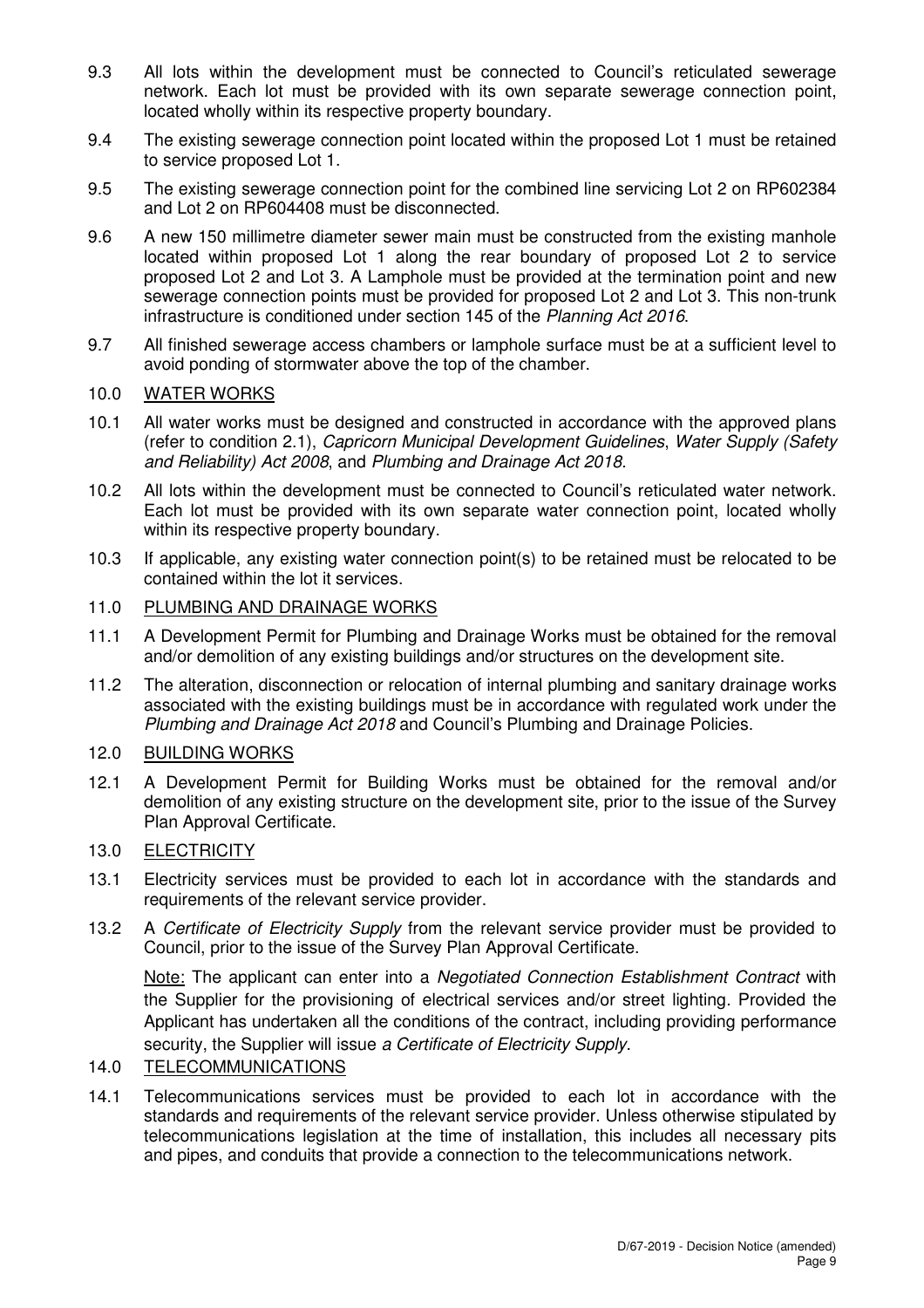14.2 Evidence (see below) of acceptance of the works from the relevant service provider must be provided to Council, prior to the issue of the Survey Plan Approval Certificate e.g. This will be a letter from either :-

**NBN** a 'Certificate of Practical Completion",

**Telstra** a "Telecommunications Agreement/Provisioning Letter",

**A Licenced Carrier** under the Telecommunications Act 1997- (signed documentation from a Registered Professional Engineer Queensland - electrical engineer.)

## **PART C – Material Change of Use for four Dual Occupancies**

## 15.0 ADMINISTRATION

- 15.1 The following further Development Permits must be obtained prior to the commencement of any works associated with their purposes:
	- 15.1.1 Operational Works:
		- (i) Access Works; and
	- 15.1.2 Plumbing and Drainage Works; and
	- 15.1.3 Building Works.
- 15.2 All Development Permits for Operational Works and Plumbing and Drainage Works must be obtained prior to the issue of a Development Permit for Building Works.
- 16.0 ACCESS WORKS
- 16.1 A Development Permit for Operational Works (access works) must be obtained prior to the commencement of any access works on the development site.
- 16.2 A new access and driveway must be provided for each dual occupancy. All access works must be designed and constructed in accordance with the approved plans (refer to condition 2.1), Capricorn Municipal Development Guidelines, and the provisions of a Development Permit for Operational Works (access works).
- 16.3 Any redundant vehicular crossovers must be replaced by Council standard kerb and channel. All access works must be designed and constructed in accordance with the approved plans (refer to condition 2.1), Capricorn Municipal Development Guidelines, and the provisions of a Development Permit for Operational Works (access works).
- 17.0 PLUMBING AND DRAINAGE WORKS
- 17.1 The development must be connected to Council's reticulated sewerage and water networks.
- 17.2 All internal plumbing and drainage works must be designed and constructed in accordance with the approved plans (refer to condition 2.1), Capricorn Municipal Development Guidelines, Water Supply (Safety and Reliability) Act 2008, Plumbing and Drainage Act 2018, Council's Plumbing and Drainage Policies and the provisions of a Development Permit for Plumbing and Drainage Works.
- 17.3 Each dual occupancy building(s) must be provided with a master meter at the development site boundary and sub-meters for each sole occupancy building in accordance with the Queensland Plumbing and Drainage Code and Council's Sub-metering Policy.
- 17.4 All internal plumbing and sanitary drainage works must be completely independent for each unit/tenancy.
- 17.5 Sewer connections and water meter boxes located within trafficable areas must be raised or lowered to suit the finished surface levels and must be provided with heavy duty trafficable lids.
- 17.6 All finished sewerage access chambers or lamphole surface must be at a sufficient level to avoid ponding of stormwater above the top of the chamber.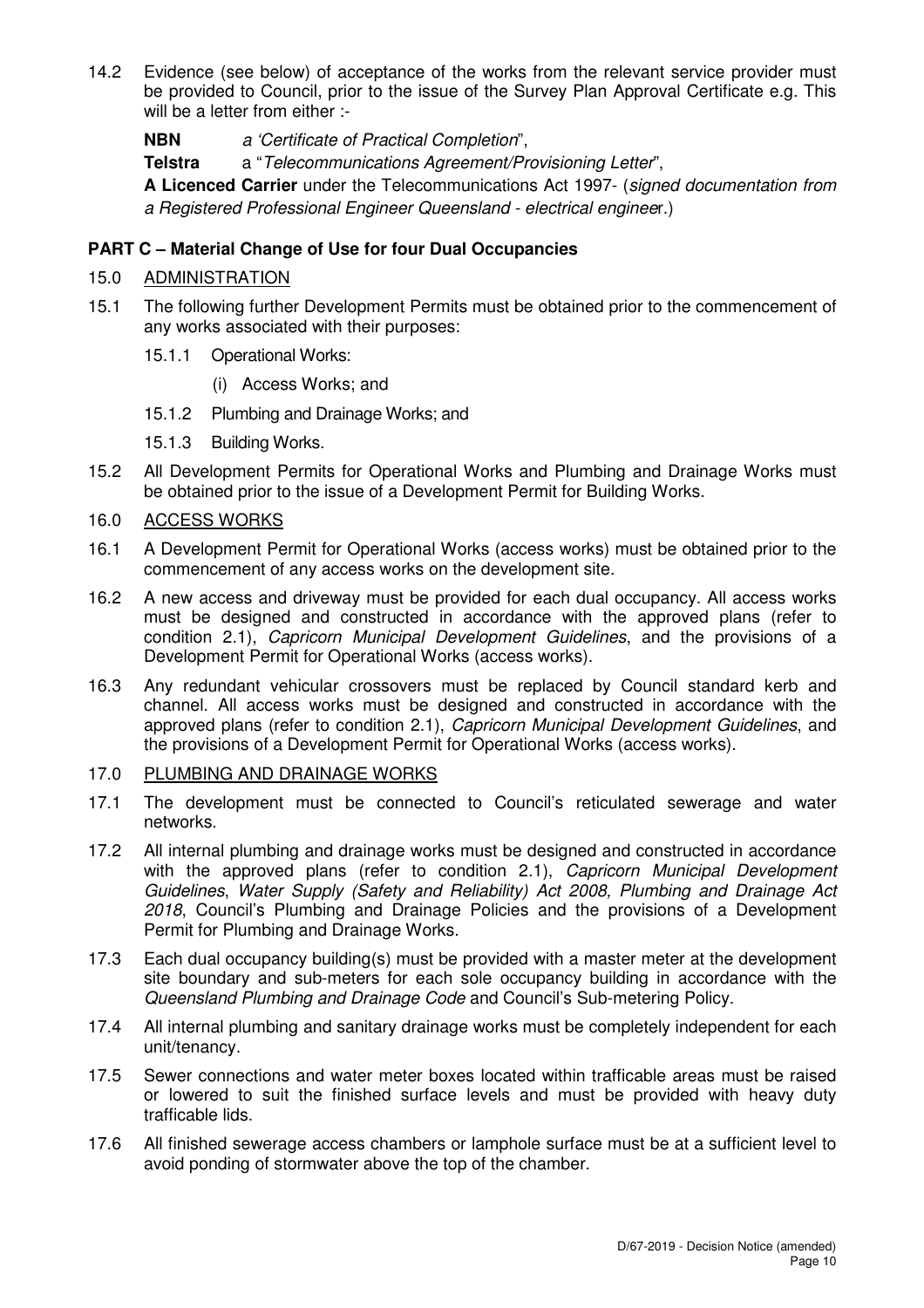## 18.0 ROOF AND ALLOTMENT DRAINAGE WORKS

- 18.1 All roof and allotment drainage works must be designed and constructed in accordance with the approved plans (refer to condition 2.1), Queensland Urban Drainage Manual, Capricorn Municipal Development Guidelines, and sound engineering practice.
- 18.2 All roof and allotment runoff from the development must be directed to a lawful point of discharge and must not restrict, impair or change the natural flow of runoff water or cause a nuisance to surrounding land or infrastructure.

## 19.0 BUILDING WORKS

- 19.1 All building works must be undertaken in accordance with Queensland Development Code, Mandatory Part 1.4 "Building over or near relevant infrastructure." Alternatively, an application must be submitted to Council in accordance with Council's Building Over/Adjacent to Local Government Sewerage Infrastructure Policy.
- 19.2 All proposed structures must be located a minimum of 1.0 metre from the sewerage connection point in accordance with the Queensland Development Code, Mandatory Part 1.4 for building over or near relevant infrastructure.
- 19.3 All external elements such as air conditioner units must be adequately screened from public view to Council's satisfaction. All external elements must be maintained in proper working order at all times and installation must be undertaken in accordance with the manufacturer's directions to ensure the efficiency of the equipment.
- 19.4 Any lighting devices associated with the development, such as sensory lighting, must be positioned on the development site and shielded so as not to cause glare or other nuisance to nearby residents and motorists. Night lighting must be designed, constructed and operated in accordance with Australian Standard AS4282 "Control of the obtrusive effects of outdoor lighting".
- 19.5 A fixed, open-air clothes drying facility must be provided for each dwelling and be screened from public view.
- 19.6 A minimum 1.8 metre high screen fence must be provided as follows:
	- 19.6.1 Between the subject development site and adjacent residential properties;
	- 19.6.2 For all side boundaries within the development site; and
	- 19.6.3 A dividing fence for each individual dual occupancy to separate the two (2) dwellings located on the same lot. This must be provided for the full extent between the building's rear exterior wall and the rear property boundary.
- 19.7 For 'Unit 2' of each dual occupancy, an internal access path must be provided for the full extent between the driveway and 'Porch' (as per the approved plans, refer to condition 2.1). This access path must be a minimum width of 1 metre and be designed and constructed in accordance with AS1428.1-2009 "Design for access and mobility".

## ADVISORY NOTES

## NOTE 1. Aboriginal Cultural Heritage

It is advised that under section 23 of the Aboriginal Cultural Heritage Act 2003, a person who carries out an activity must take all reasonable and practicable measures to ensure the activity does not harm Aboriginal cultural heritage (the "cultural heritage duty of care"). Maximum penalties for breaching the duty of care are listed in the Aboriginal cultural heritage legislation. The information on Aboriginal cultural heritage is available on the Department of Aboriginal and Torres Strait Islander and Partnerships website: www.datsip.qld.gov.au

## NOTE 2. Asbestos Removal

Any demolition and/or removal works involving asbestos materials must be undertaken in accordance with the requirements of the Work Health and Safety Act 2011 and Public Health Act 2005.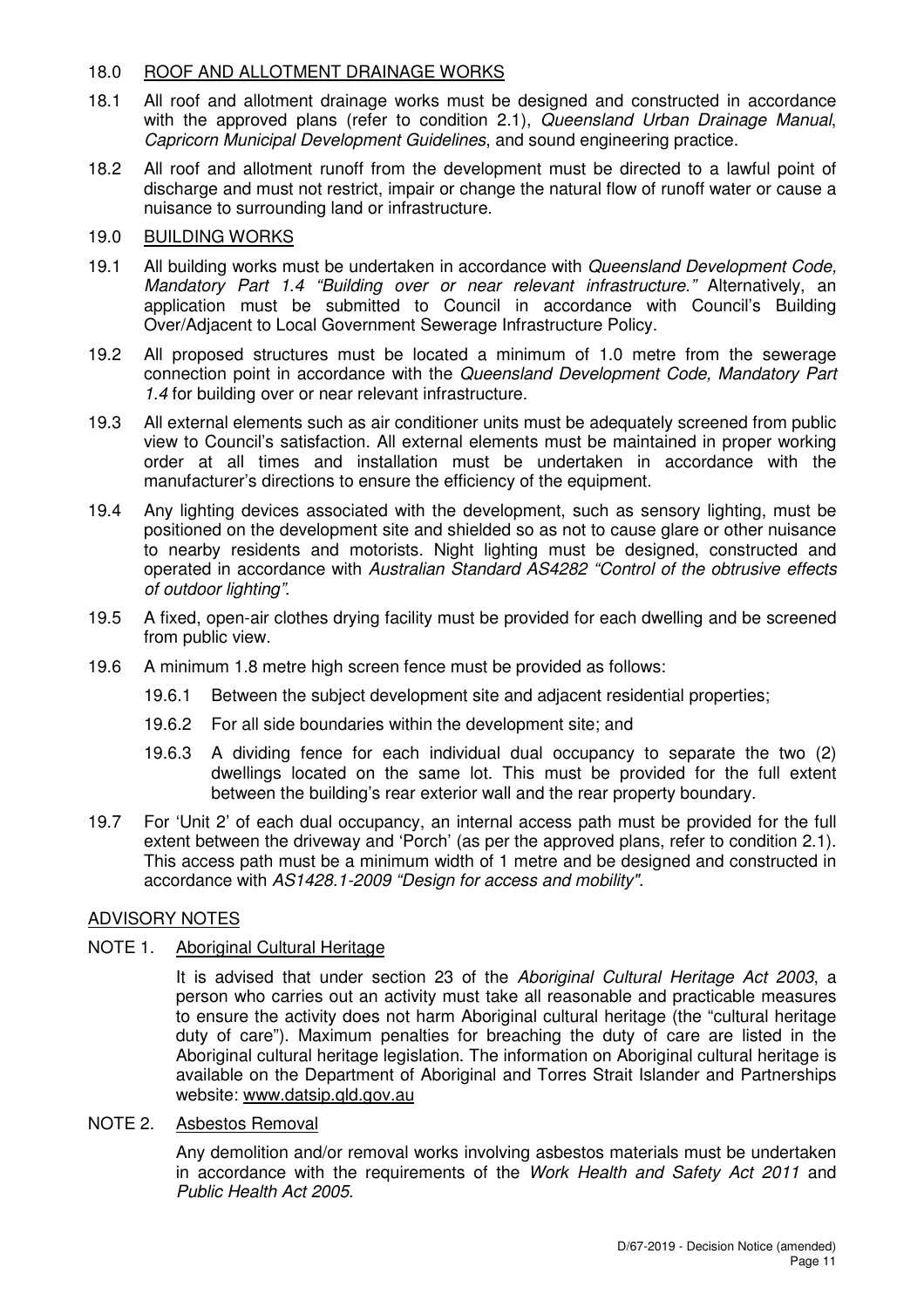## NOTE 3. General Environmental Duty

General environmental duty under the Environmental Protection Act 1994 prohibits unlawful environmental nuisance caused by noise, aerosols, particles, dust, ash, fumes, light, odour or smoke beyond the boundaries of the development site during all stages of the development including earthworks, construction and operation.

#### NOTE 4. General Safety Of Public During Construction

The Work Health and Safety Act 2011 and Manual of Uniform Traffic Control Devices must be complied with in carrying out any construction works, and to ensure safe traffic control and safe public access in respect of works being constructed on a road.

## NOTE 5. Works in Road Reserve Permit

It is advised that a Works in Road Reserve Permit (including a fee for the vehicle crossover and compliant with Standard Capricorn Municipal Development Guidelines, Standard Drawings) may be accepted in place of the application for a Development Permit for Operational Works (access works).

#### NOTE 6. Infrastructure Charges Notice

This application is subject to infrastructure charges in accordance with Council policies. The charges are presented on an Infrastructure Charges Notice.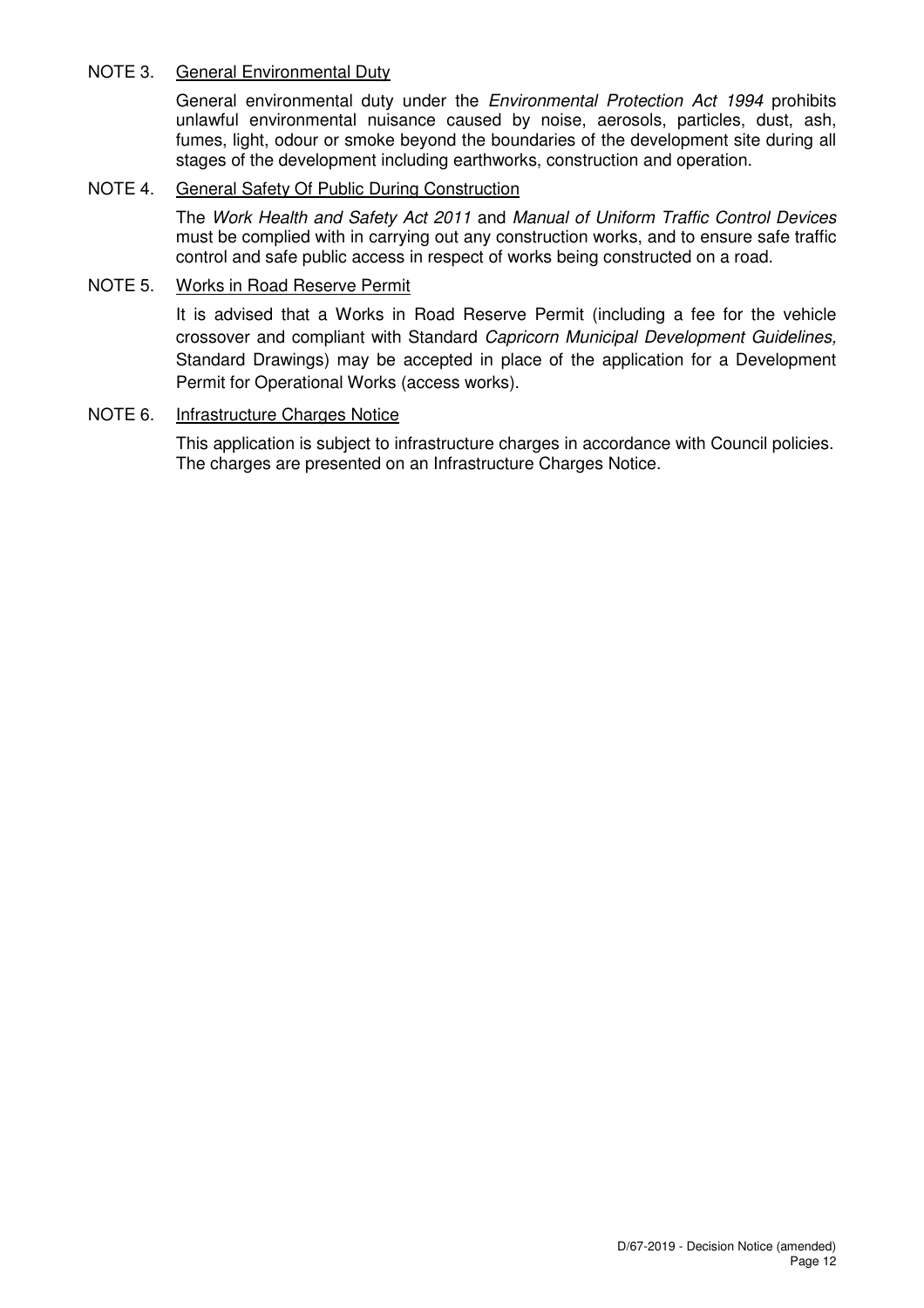

## **Attachment 2 - Appeal Rights**

PLANNING ACT 2016

The following is an extract from the Planning Act 2016 (Chapter 6)

## **Appeal rights**

#### **229 Appeals to tribunal or P&E Court**

- (1) Schedule 1 states—
	- (a) matters that may be appealed to— (i) either a tribunal or the P&E Court; or (ii) only a tribunal; or
		- (iii) only the P&E Court; and
	- (b) the person— (i) who may appeal a matter (the **appellant**); and (ii) who is a respondent in an appeal of the matter; and (iii) who is a co-respondent in an appeal of the matter; and
		- (iv) who may elect to be a co-respondent in an appeal of the matter.
- (2) An appellant may start an appeal within the appeal period.
- (3) The **appeal period** is—
	- (a) for an appeal by a building advisory agency—10 business days after a decision notice for the decision is given to the agency or
	- (b) for an appeal against a deemed refusal—at any time after the deemed refusal happens; or
	- (c) for an appeal against a decision of the Minister, under chapter 7, part 4, to register premises or to renew the registration of premises—20 business days after a notice is published under section 269(3)(a) or (4); or
	- (d) for an appeal against an infrastructure charges notice-20 business days after the infrastructure charges notice is given to the person; or
	- (e) for an appeal about a deemed approval of a development application for which a decision notice has not been given—30 business days after the applicant gives the deemed approval notice to the assessment manager; or
	- (f) for any other appeal—20 business days after a notice of the decision for the matter, including an enforcement notice, is given to the person.
	- **Note**

See the P&E Court Act for the court's power to extend the appeal period.

- (4) Each respondent and co-respondent for an appeal may be heard in the appeal.
- (5) If an appeal is only about a referral agency's response, the assessment manager may apply to the tribunal or P&E Court to withdraw from the appeal.
- (6) To remove any doubt, it is declared that an appeal against an infrastructure charges notice must not be about—
	- (a) the adopted charge itself; or
	- (b) for a decision about an offset or refund—
		- (i) the establishment cost of trunk infrastructure identified in a LGIP; or
	- (ii) the cost of infrastructure decided using the method included in the local government's charges resolution.

#### **230 Notice of appeal**

- (1) An appellant starts an appeal by lodging, with the registrar of the tribunal or P&E Court, a notice of appeal that— (a) is in the approved form; and
	- (b) succinctly states the grounds of the appeal.
- (2) The notice of appeal must be accompanied by the required fee.
- (3) The appellant or, for an appeal to a tribunal, the registrar must, within the service period, give a copy of the notice of appeal to—
- (a) the respondent for the appeal; and
- (b) each co-respondent for the appeal; and
- (c) for an appeal about a development application under schedule 1, table 1, item 1—each principal submitter for the development application; and
- (d) for an appeal about a change application under schedule 1, table 1, item 2—each principal submitter for the change application; and
- (e) each person who may elect to become a co-respondent for the appeal, other than an eligible submitter who is not a principal submitter in an appeal under paragraph (c) or (d); and
- (f) for an appeal to the P&E Court—the chief executive; and
- (g) for an appeal to a tribunal under another Act—any other person who the registrar considers appropriate.
- (4) The **service period** is—
	- (a) if a submitter or advice agency started the appeal in the P&E Court—2 business days after the appeal is started; or
	- (b) otherwise—10 business days after the appeal is started.
- (5) A notice of appeal given to a person who may elect to be a co-respondent must state the effect of subsection
- (6) A person elects to be a co-respondent by filing a notice of election, in the approved form, within 10 business days

after the notice of appeal is given to the person*.*

#### **231 Other appeals**

- (1) Subject to this chapter, schedule 1 and the P&E Court Act, unless the Supreme Court decides a decision or other matter under this Act is affected by jurisdictional error, the decision or matter is non-appealable.
- (2) The Judicial Review Act 1991, part 5 applies to the decision or matter to the extent it is affected by jurisdictional error.
- (3) A person who, but for subsection (1) could have made an application under the Judicial Review Act 1991 in relation to the decision or matter, may apply under part 4 of that Act for a statement of reasons in relation to the decision or matter.
- (4) In this section— **decision** includes—
	- (a) conduct engaged in for the purpose of making a decision; and
	- (b) other conduct that relates to the making of a decision; and
	- (c) the making of a decision or the failure to make a decision; and
	- (d) a purported decision; and
	- (e) a deemed refusal.
- **non-appealable**, for a decision or matter, means the decision or matter—
	- (a) is final and conclusive; and
	- (b) may not be challenged, appealed against, reviewed, quashed, set aside or called into question in any other way under the Judicial Review Act 1991 or otherwise, whether by the Supreme Court, another court, a tribunal or another entity; and
	- (c) is not subject to any declaratory, injunctive or other order of the Supreme Court, another court, a tribunal or another entity on any ground.

#### **232 Rules of the P&E Court**

- (1) A person who is appealing to the P&E Court must comply with the rules of the court that apply to the appeal.
- (2) However, the P&E Court may hear and decide an appeal even if the person has not complied with rules of the P&E Court.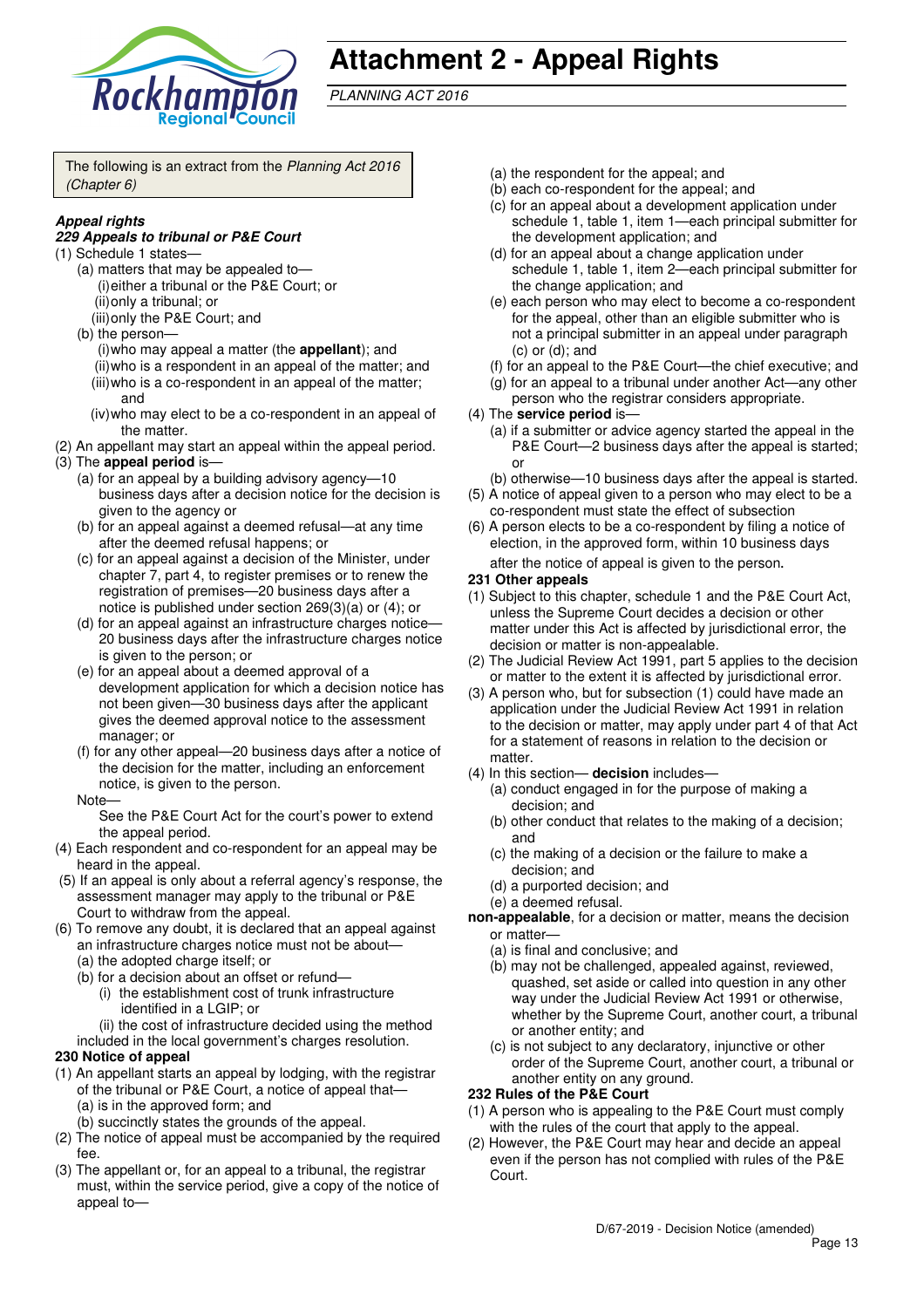

## **Appeal Rights**

PLANNING ACT 2016

#### **Schedule 1**

#### **Appeals section 229**

#### **1 Appeal rights and parties to appeals**

- (1) Table 1 states the matters that may be appealed to—(a) the P&E court; or (b) a tribunal.
- (2) However, table 1 applies to a tribunal only if the matter involves—
	- (a) the refusal, or deemed refusal of a development application, for—
	- (i) a material change of use for a classified building; or
	- (ii) operational work associated with building work, a retaining wall, or a tennis court; or
	- (b) a provision of a development approval for—
	- (i) a material change of use for a classified building; or
- (ii) operational work associated with building work, a retaining wall, or a tennis court; or
	- (c) if a development permit was applied for—the decision to give a preliminary approval for— (i) a material change of use for a classified building; or
		- (ii) operational work associated with building work, a retaining wall, or a tennis court; or
	- (d) a development condition if—
		- (i) the development approval is only for a material change of use that involves the use of a building classified under the Building Code as a class 2 building; and
			- (ii) the building is, or is proposed to be, not more than 3 storeys; and
			- (iii) the proposed development is for not more than 60 sole-occupancy units; or
	- (e) a decision for, or a deemed refusal of, an extension application for a development approval that is only for a material change of use of a classified building; or
	- (f) a decision for, or a deemed refusal of, a change application for a development approval that is only for a material change of use of a classified building; or
	- (g) a matter under this Act, to the extent the matter relates to—
		- (i) the Building Act, other than a matter under that Act that may or must be decided by the Queensland Building and Construction Commission; or
		- (ii) the Plumbing and Drainage Act, part 4 or 5; or
	- (h) a decision to give an enforcement notice in relation to a matter under paragraphs (a) to (g); or
	- (i) a decision to give an infrastructure charges notice; or
	- (j) the refusal, or deemed refusal, of a conversion application; or
	- $(k)$  a matter that, under another Act, may be appealed to the tribunal; or
	- (l) a matter prescribed by regulation.
- (3) Also, table 1 does not apply to a tribunal if the matter involves—
	- (a) for a matter in subsection  $(2)(a)$  to  $(d)$ 
		- (i) a development approval for which the development application required impact assessment; and
		- (ii) a development approval in relation to which the assessment manager received a properly made submission for the development application; or
	- (b) a provision of a development approval about the identification or inclusion, under a variation approval, of a matter for the development.
- (4) Table 2 states the matters that may be appealed only to the P&E Court.
- (5) Table 3 states the matters that may be appealed only to the tribunal.
- (6) In each table—
	- (a) column 1 states the appellant in the appeal; and
	- (b) column 2 states the respondent in the appeal; and
	- (c) column 3 states the co-respondent (if any) in the appeal; and
	- (d) column 4 states the co-respondents by election (if any) in the appeal.
- (7) If the chief executive receives a notice of appeal under section 230(3)(f), the chief executive may elect to be a corespondent in the appeal.

| Table 1<br>Appeals to the P&E Court and, for certain matters, to a tribunal                                                                                                                                                                                                                                                                    |                           |                                         |                                                       |  |  |
|------------------------------------------------------------------------------------------------------------------------------------------------------------------------------------------------------------------------------------------------------------------------------------------------------------------------------------------------|---------------------------|-----------------------------------------|-------------------------------------------------------|--|--|
| 1. Development applications<br>An appeal may be made against-<br>(a) the refusal of all or part of the development application; or<br>(b) the deemed refusal of the development application; or<br>(c) a provision of the development approval; or<br>(d) if a development permit was applied for—the decision to give a preliminary approval. |                           |                                         |                                                       |  |  |
| Column 1                                                                                                                                                                                                                                                                                                                                       | Column 2                  | Column 3                                | Column 4                                              |  |  |
| Appellant                                                                                                                                                                                                                                                                                                                                      | Respondent                | Co-respondent                           | Co-respondent by election                             |  |  |
| $($ if any $)$<br>$(i$ f any)                                                                                                                                                                                                                                                                                                                  |                           |                                         |                                                       |  |  |
| The applicant                                                                                                                                                                                                                                                                                                                                  | The assessment<br>manager | If the appeal is about<br>a concurrence | 1 A concurrence agency that is<br>not a co-respondent |  |  |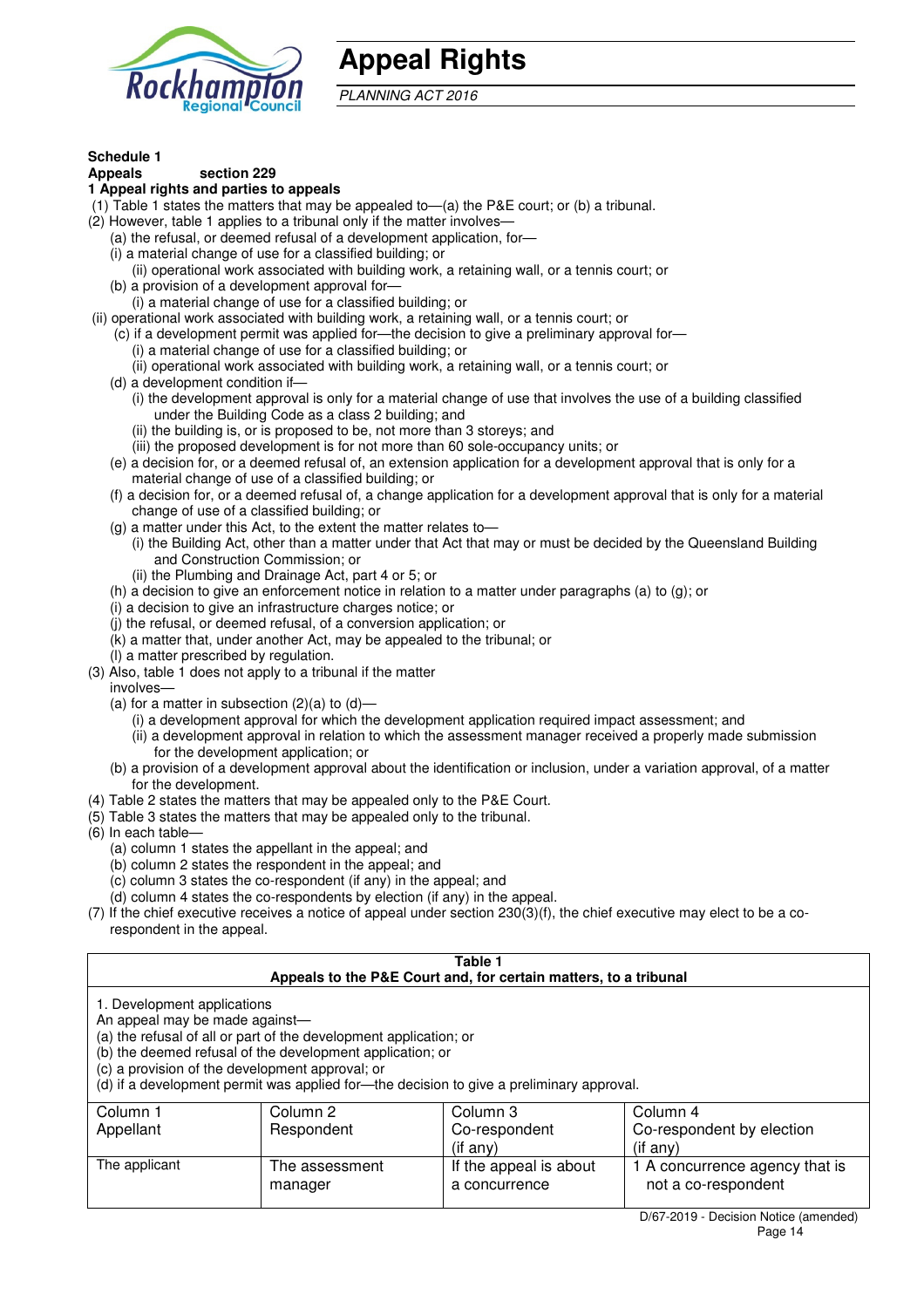| Table 1<br>Appeals to the P&E Court and, for certain matters, to a tribunal                                                                                                                                                                                                                                                                                                                                                                                                                                                                                                                                                                                                                                                                                                                                                                                          |                                                                                                                               |                                                                 |                                                                                                                                                                                                                                                                                                                                                 |  |  |
|----------------------------------------------------------------------------------------------------------------------------------------------------------------------------------------------------------------------------------------------------------------------------------------------------------------------------------------------------------------------------------------------------------------------------------------------------------------------------------------------------------------------------------------------------------------------------------------------------------------------------------------------------------------------------------------------------------------------------------------------------------------------------------------------------------------------------------------------------------------------|-------------------------------------------------------------------------------------------------------------------------------|-----------------------------------------------------------------|-------------------------------------------------------------------------------------------------------------------------------------------------------------------------------------------------------------------------------------------------------------------------------------------------------------------------------------------------|--|--|
|                                                                                                                                                                                                                                                                                                                                                                                                                                                                                                                                                                                                                                                                                                                                                                                                                                                                      |                                                                                                                               | agency's referral<br>response-the<br>concurrence agency         | 2 If a chosen Assessment<br>manager is the respondent-<br>the prescribed assessment<br>manager<br>3 Any eligible advice agency for<br>the application<br>4 Any eligible submitter for the<br>application                                                                                                                                        |  |  |
| 2. Change applications<br>An appeal may be made against-<br>(b) a deemed refusal of a change application.                                                                                                                                                                                                                                                                                                                                                                                                                                                                                                                                                                                                                                                                                                                                                            |                                                                                                                               |                                                                 | (a) a responsible entity's decision for a change application, other than a decision made by the P&E court; or                                                                                                                                                                                                                                   |  |  |
| Column 1<br>Appellant                                                                                                                                                                                                                                                                                                                                                                                                                                                                                                                                                                                                                                                                                                                                                                                                                                                | Column <sub>2</sub><br>Respondent                                                                                             | Column <sub>3</sub><br>Co-respondent<br>(if any)                | Column 4<br>Co-respondent by election<br>(if any)                                                                                                                                                                                                                                                                                               |  |  |
| 1 The applicant<br>2 If the responsible<br>entity is the<br>assessment<br>manager-an<br>affected entity that<br>gave a pre-request<br>notice or response<br>notice                                                                                                                                                                                                                                                                                                                                                                                                                                                                                                                                                                                                                                                                                                   | The responsible<br>entity                                                                                                     | If an affected entity<br>starts the appeal-the<br>applicant     | 1 A concurrence agency for the<br>development application<br>2 If a chosen assessment<br>manager is the respondent-<br>the prescribed assessment<br>manager<br>3 A private certifier for the<br>development application<br>4 Any eligible advice agency for<br>the change application<br>5 Any eligible submitter for the<br>change application |  |  |
| 3. Extension applications<br>An appeal may be made against-                                                                                                                                                                                                                                                                                                                                                                                                                                                                                                                                                                                                                                                                                                                                                                                                          | (a) the assessment manager's decision about an extension application; or<br>(b) a deemed refusal of an extension application. |                                                                 |                                                                                                                                                                                                                                                                                                                                                 |  |  |
| Column 1<br>Appellant                                                                                                                                                                                                                                                                                                                                                                                                                                                                                                                                                                                                                                                                                                                                                                                                                                                | Column <sub>2</sub><br>Respondent                                                                                             | Column 3<br>Co-respondent<br>(if any)                           | Column 4<br>Co-respondent by election<br>(if any)                                                                                                                                                                                                                                                                                               |  |  |
| 1 The applicant<br>1<br>For a matter other<br>2<br>than a deemed<br>refusal of an<br>extension<br>application $-$ a<br>concurrence<br>agency, other than<br>the chief executive,<br>for the application                                                                                                                                                                                                                                                                                                                                                                                                                                                                                                                                                                                                                                                              | The assessment<br>manager                                                                                                     | It a concurrence<br>agency starts the<br>appeal - the applicant | If a chosen assessment<br>manager is the respondent $-$ the<br>prescribed assessment manager                                                                                                                                                                                                                                                    |  |  |
| 4. Infrastructure charges notices<br>An appeal may be made against an infrastructure charges notice on 1 or more of the following grounds<br>a) The notice involved an error relating to $-$<br>(i) The application of the relevant adopted charge; or<br>Examples of errors in applying an adopted charge -<br>The incorrect application of gross floor area for a non-residential development<br>Applying an incorrect 'use category', under a regulation, to the development<br>The working out of extra demands, for section 120; or<br>(i)<br>An offset or refund; or<br>(ii)<br>b) The was no decision about an offset or refund; or<br>c) If the infrastructure charges notice states a refund will be given – the timing for giving the refund; or<br>d) The amount of the charge is so unreasonable that no reasonable relevant local government could have |                                                                                                                               |                                                                 |                                                                                                                                                                                                                                                                                                                                                 |  |  |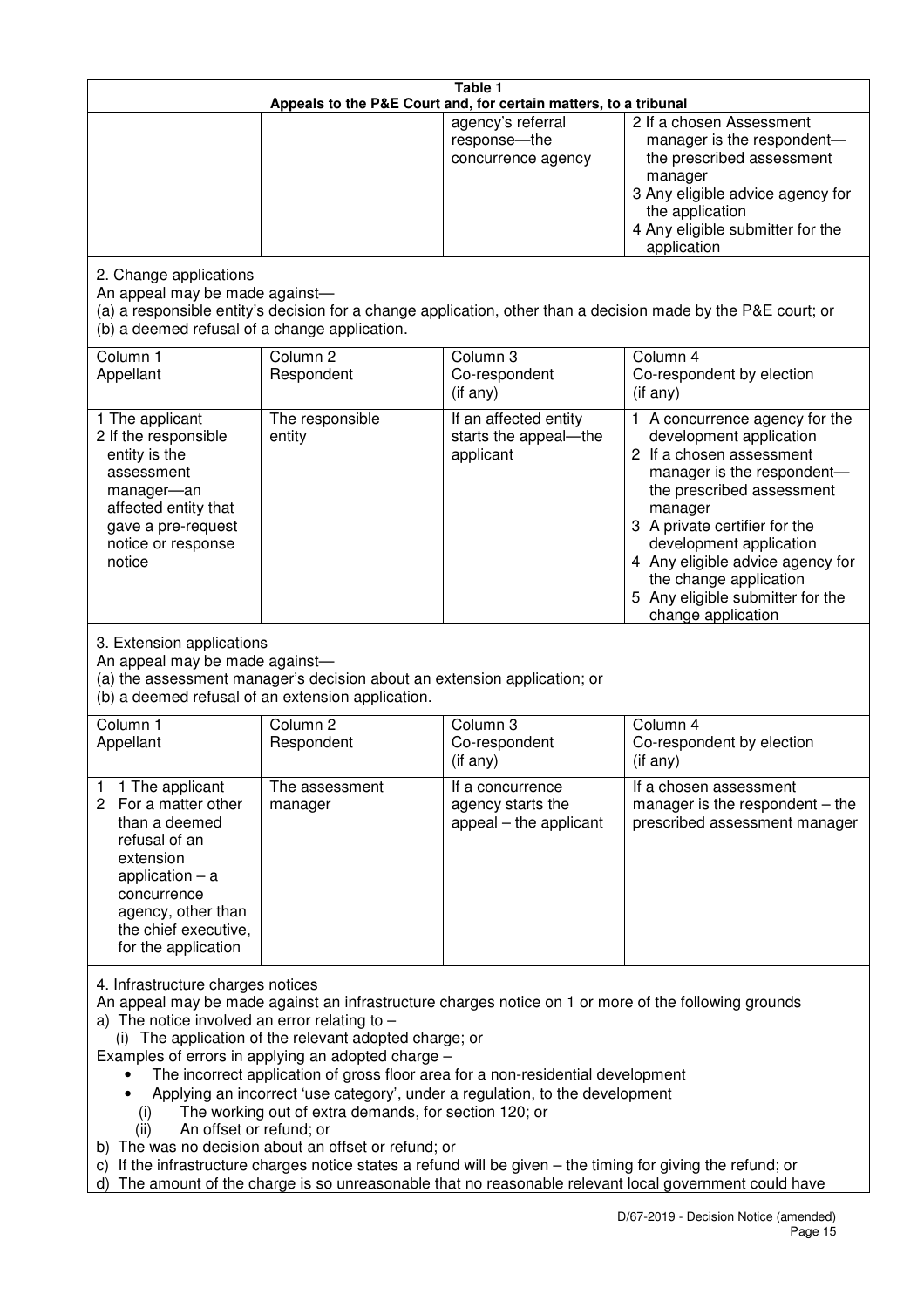| Table 1<br>Appeals to the P&E Court and, for certain matters, to a tribunal                                     |                                                                                                                                                       |                                                  |                                                                                                                                                                                                                     |  |
|-----------------------------------------------------------------------------------------------------------------|-------------------------------------------------------------------------------------------------------------------------------------------------------|--------------------------------------------------|---------------------------------------------------------------------------------------------------------------------------------------------------------------------------------------------------------------------|--|
| imposed the amount.                                                                                             |                                                                                                                                                       |                                                  |                                                                                                                                                                                                                     |  |
|                                                                                                                 |                                                                                                                                                       |                                                  |                                                                                                                                                                                                                     |  |
|                                                                                                                 |                                                                                                                                                       |                                                  |                                                                                                                                                                                                                     |  |
| Column 1<br>Appellant                                                                                           | Column <sub>2</sub><br>Respondent                                                                                                                     | Column 3<br>Co-respondent<br>(if any)            | Column 4<br>Co-respondent by election<br>(if any)                                                                                                                                                                   |  |
| The person given the<br>Infrastructure charges<br>notice                                                        | The local government<br>that gave the<br>infrastructure charges<br>notice                                                                             | $\overline{a}$                                   | L,                                                                                                                                                                                                                  |  |
| 5. Conversion applications<br>An appeal may be made against-<br>(a) the refusal of a conversion application; or | (b) a deemed refusal of a conversion application.                                                                                                     |                                                  |                                                                                                                                                                                                                     |  |
| Column 1<br>Appellant                                                                                           | Column <sub>2</sub><br>Respondent                                                                                                                     | Column <sub>3</sub><br>Co-respondent<br>(if any) | Column 4<br>Co-respondent by election<br>(if any)                                                                                                                                                                   |  |
| The applicant                                                                                                   | The local government<br>to which the conversion<br>application was made                                                                               | $\overline{a}$                                   | L,                                                                                                                                                                                                                  |  |
| 6. Enforcement notices                                                                                          | An appeal may be made against the decision to give an enforcement notice.                                                                             |                                                  |                                                                                                                                                                                                                     |  |
| Column 1<br>Appellant                                                                                           | Column <sub>2</sub><br>Respondent                                                                                                                     | Column 3<br>Co-respondent<br>(if any)            | Column 4<br>Co-respondent by election<br>(if any)                                                                                                                                                                   |  |
| The person given the<br>enforcement notice                                                                      | The enforcement<br>authority                                                                                                                          |                                                  | If the enforcement authority is<br>not the local government for<br>the premises in relation to which<br>the offence is alleged to have<br>happened-the local<br>government                                          |  |
|                                                                                                                 |                                                                                                                                                       | Table 2                                          |                                                                                                                                                                                                                     |  |
|                                                                                                                 |                                                                                                                                                       | Appeals to the P&E Court only                    |                                                                                                                                                                                                                     |  |
| 1. Appeals from tribunal<br>section 252, on the ground of-<br>(b) jurisdictional error.                         | An appeal may be made against a decision of a tribunal, other than a decision under<br>(a) an error or mistake in law on the part of the tribunal; or |                                                  |                                                                                                                                                                                                                     |  |
| Column 1<br>Appellant                                                                                           | Column <sub>2</sub><br>Respondent                                                                                                                     | Column 3<br>Co-respondent<br>$($ if any $)$      | Column 4<br>Co-respondent by election<br>$($ if any $)$                                                                                                                                                             |  |
| A party to the<br>proceedings for the<br>decision                                                               | The other party to the<br>proceedings for the<br>decision                                                                                             | $\overline{\phantom{a}}$                         |                                                                                                                                                                                                                     |  |
| 2. Eligible submitter appeals<br>or<br>(b) a variation request.                                                 | application, to the extent that the decision relates to-                                                                                              |                                                  | An appeal may be made against the decision to give a development approval, or an approval for a change<br>(a) any part of the development application for the development approval that required impact assessment; |  |
| Column 1<br>Appellant                                                                                           | Column 2<br>Respondent                                                                                                                                | Column 3<br>Co-respondent                        | Column 4<br>Co-respondent by election                                                                                                                                                                               |  |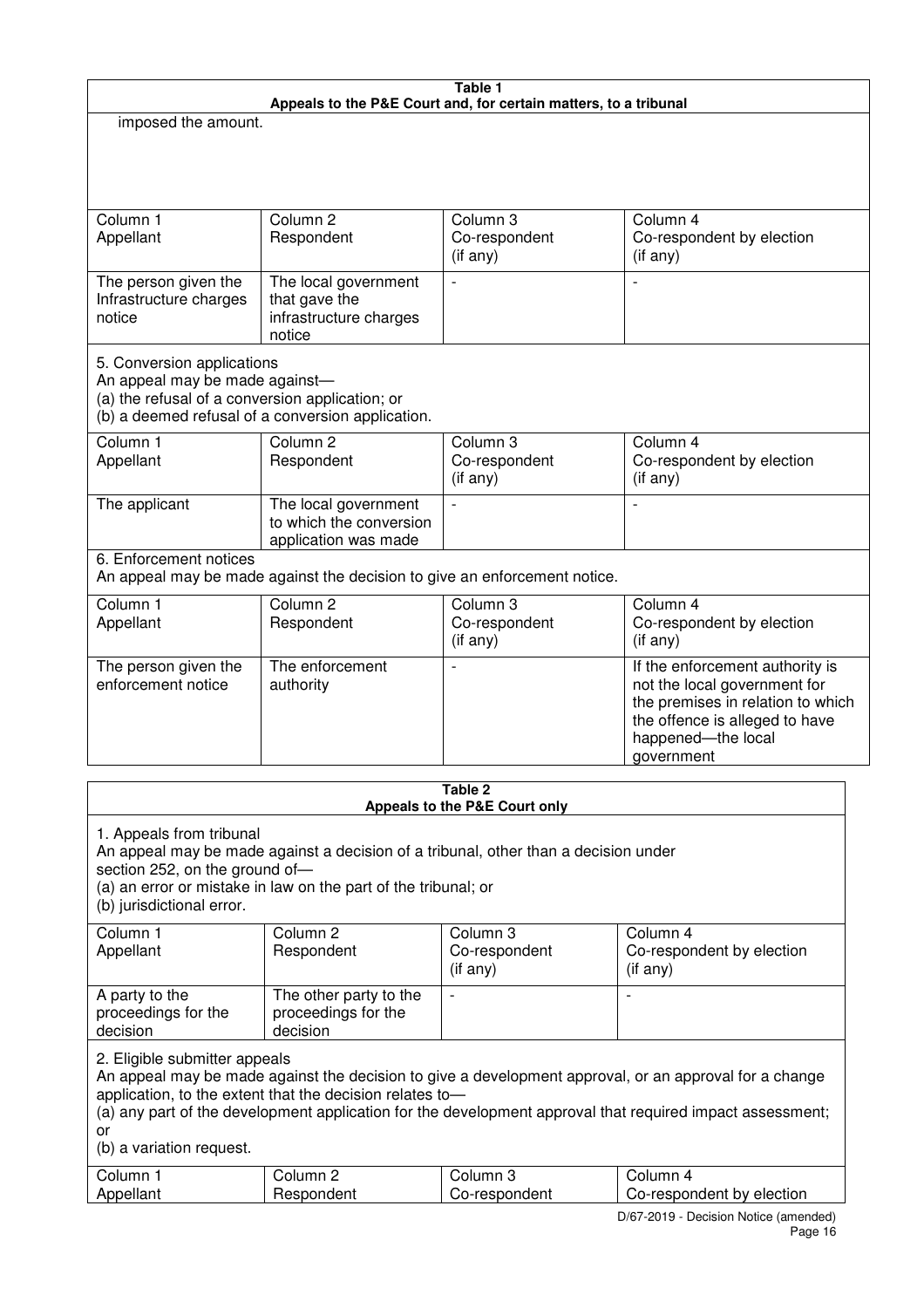| Table 2<br>Appeals to the P&E Court only                                                                                                                                                                                                                                                      |                                                                                                                                                                                                                                         |                                                                                                                          |                                                                                                                                   |  |  |
|-----------------------------------------------------------------------------------------------------------------------------------------------------------------------------------------------------------------------------------------------------------------------------------------------|-----------------------------------------------------------------------------------------------------------------------------------------------------------------------------------------------------------------------------------------|--------------------------------------------------------------------------------------------------------------------------|-----------------------------------------------------------------------------------------------------------------------------------|--|--|
|                                                                                                                                                                                                                                                                                               |                                                                                                                                                                                                                                         | (if any)                                                                                                                 | (if any)                                                                                                                          |  |  |
| 1 For a development<br>application-an<br>eligible submitter for<br>the development<br>application<br>2 For a change<br>application-an<br>eligible submitter for<br>the change<br>application                                                                                                  | 1 For a development<br>application-the<br>assessment<br>manager<br>2 For a change<br>application-the<br>responsible entity                                                                                                              | 1 The applicant<br>2 If the appeal is about<br>a concurrence<br>agency's referral<br>response-the<br>concurrence agency  | Another eligible<br>submitter for the<br>application                                                                              |  |  |
| required impact assessment; or<br>(b) a variation request.                                                                                                                                                                                                                                    | 3. Eligible submitter and eligible advice agency appeals<br>An appeal may be made against a provision of a development approval, or failure to<br>include a provision in the development approval, to the extent the matter relates to- |                                                                                                                          | (a) any part of the development application or the change application, for the development approval, that                         |  |  |
| Column 1<br>Appellant                                                                                                                                                                                                                                                                         | Column <sub>2</sub><br>Respondent                                                                                                                                                                                                       | Column 3<br>Co-respondent<br>(if any)                                                                                    | Column 4<br>Co-respondent by election<br>(if any)                                                                                 |  |  |
| 1 For a development<br>application-an<br>eligible submitter for<br>the development<br>application<br>2 For a change<br>application-an<br>eligible submitter for<br>the change<br>application<br>3 An eligible advice<br>agency for the<br>development<br>application or change<br>application | 1 For a development<br>application-the<br>assessment<br>manager<br>2 For a change<br>application-the<br>responsible entity                                                                                                              | 1 The applicant<br>2 If the appeal is about<br>a concurrence<br>agency's referral<br>response--the<br>concurrence agency | Another eligible submitter for<br>the application                                                                                 |  |  |
| 4. Compensation claims<br>An appeal may be made against-<br>(a) a decision under section 32 about a compensation claim; or<br>(b) a decision under section 265 about a claim for compensation; or<br>(c) a deemed refusal of a claim under paragraph (a) or (b).                              |                                                                                                                                                                                                                                         |                                                                                                                          |                                                                                                                                   |  |  |
| Column 1<br>Appellant                                                                                                                                                                                                                                                                         | Column <sub>2</sub><br>Respondent                                                                                                                                                                                                       | Column 3<br>Co-respondent<br>(if any)                                                                                    | Column 4<br>Co-respondent by election<br>(if any)                                                                                 |  |  |
| A person dissatisfied<br>with the decision                                                                                                                                                                                                                                                    | The local<br>government to which<br>the claim was made                                                                                                                                                                                  |                                                                                                                          |                                                                                                                                   |  |  |
| 5. Registered premises<br>An appeal may be made against a decision of the Minister under chapter 7, part 4.                                                                                                                                                                                   |                                                                                                                                                                                                                                         |                                                                                                                          |                                                                                                                                   |  |  |
| Column 1<br>Appellant                                                                                                                                                                                                                                                                         | Column <sub>2</sub><br>Respondent                                                                                                                                                                                                       | Column <sub>3</sub><br>Co-respondent<br>(if any)                                                                         | Column 4<br>Co-respondent by election<br>(if any)                                                                                 |  |  |
| 1 A person given a<br>decision notice about<br>the decision<br>2 If the decision is to<br>register premises or                                                                                                                                                                                | The Minister                                                                                                                                                                                                                            |                                                                                                                          | If an owner or occupier starts<br>the appeal $-$ the owner of the<br>registered premises<br>D/67-2019 - Decision Notice (amended) |  |  |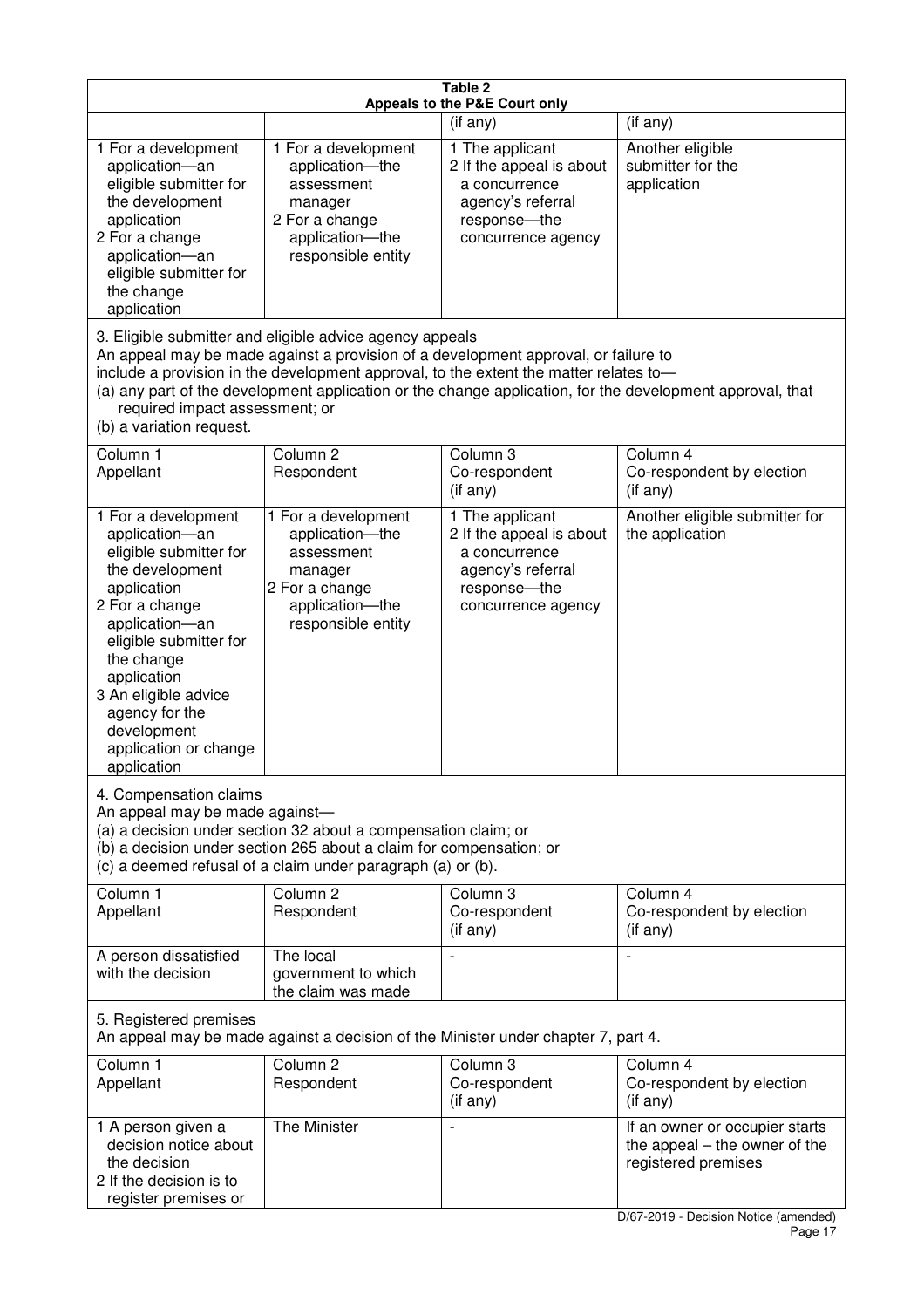| Table 2<br>Appeals to the P&E Court only                                                                                                                                                                                                                                                              |                                                                                                                                                                                                                                                                                  |                                                                  |                                                                                                                                                                             |  |  |  |
|-------------------------------------------------------------------------------------------------------------------------------------------------------------------------------------------------------------------------------------------------------------------------------------------------------|----------------------------------------------------------------------------------------------------------------------------------------------------------------------------------------------------------------------------------------------------------------------------------|------------------------------------------------------------------|-----------------------------------------------------------------------------------------------------------------------------------------------------------------------------|--|--|--|
| renew the<br>registration of<br>premises-an owner<br>or occupier of<br>premises in the<br>affected area for the<br>registered premises<br>who is dissatisfied<br>with the decision                                                                                                                    |                                                                                                                                                                                                                                                                                  |                                                                  |                                                                                                                                                                             |  |  |  |
| 6. Local laws<br>development; or                                                                                                                                                                                                                                                                      | An appeal may be made against a decision of a local government, or conditions applied,<br>under a local law about-<br>(a) the use of premises, other than a use that is the natural and ordinary consequence of prohibited<br>(b) the erection of a building or other structure. |                                                                  |                                                                                                                                                                             |  |  |  |
| Column 1<br>Appellant                                                                                                                                                                                                                                                                                 | Column <sub>2</sub><br>Respondent                                                                                                                                                                                                                                                | Column 3<br>Co-respondent<br>(if any)                            | Column 4<br>Co-respondent by election<br>(i f any)                                                                                                                          |  |  |  |
| A person who-<br>(a) applied for the<br>decision; and<br>(b) is dissatisfied with<br>the decision or<br>conditions.                                                                                                                                                                                   | The local government                                                                                                                                                                                                                                                             |                                                                  |                                                                                                                                                                             |  |  |  |
|                                                                                                                                                                                                                                                                                                       |                                                                                                                                                                                                                                                                                  | Table 3                                                          |                                                                                                                                                                             |  |  |  |
| Appeals to the tribunal only<br>1. Building advisory agency appeals<br>An appeal may be made against giving a development approval for building work to the extent the building<br>work required code assessment against the building assessment provisions.                                          |                                                                                                                                                                                                                                                                                  |                                                                  |                                                                                                                                                                             |  |  |  |
| Column 1<br>Appellant                                                                                                                                                                                                                                                                                 | Column <sub>2</sub><br>Respondent                                                                                                                                                                                                                                                | Column 3<br>Co-respondent<br>(if any)                            | Column 4<br>Co-respondent by election<br>(if any)                                                                                                                           |  |  |  |
| A building advisory<br>agency for the<br>development application<br>related to the approval                                                                                                                                                                                                           | The assessment<br>manager                                                                                                                                                                                                                                                        | The applicant                                                    | 1 A concurrence agency for<br>the development application<br>related to the approval<br>2 A private certifier for the<br>development application<br>related to the approval |  |  |  |
| 3. Certain decisions under the Building Act and the Plumbing and Drainage Act<br>An appeal may be made against a decision under-<br>(a) the Building Act, other than a decision made by the Queensland Building and Construction Commission;<br>or<br>(b) the Plumbing and Drainage Act, part 4 or 5. |                                                                                                                                                                                                                                                                                  |                                                                  |                                                                                                                                                                             |  |  |  |
| Column 1<br>Appellant                                                                                                                                                                                                                                                                                 | Column <sub>2</sub><br>Respondent                                                                                                                                                                                                                                                | Column 3<br>Co-respondent<br>(if any)                            | Column 4<br>Co-respondent by election<br>(if any)                                                                                                                           |  |  |  |
| A person who received,<br>or was entitled to<br>receive, notice of the<br>decision                                                                                                                                                                                                                    | The person who made<br>the decision                                                                                                                                                                                                                                              |                                                                  |                                                                                                                                                                             |  |  |  |
| 4. Local government failure to decide application under the Building Act<br>An appeal may be made against a local government's failure to decide an application under the Building Act<br>within the period required under that Act.                                                                  |                                                                                                                                                                                                                                                                                  |                                                                  |                                                                                                                                                                             |  |  |  |
| Column 1<br>Appellant                                                                                                                                                                                                                                                                                 | Column <sub>2</sub><br>Respondent                                                                                                                                                                                                                                                | Column 3<br>Co-respondent<br>DIRZ 2010 Decision Nation (amondod) | Column 4<br>Co-respondent by election                                                                                                                                       |  |  |  |